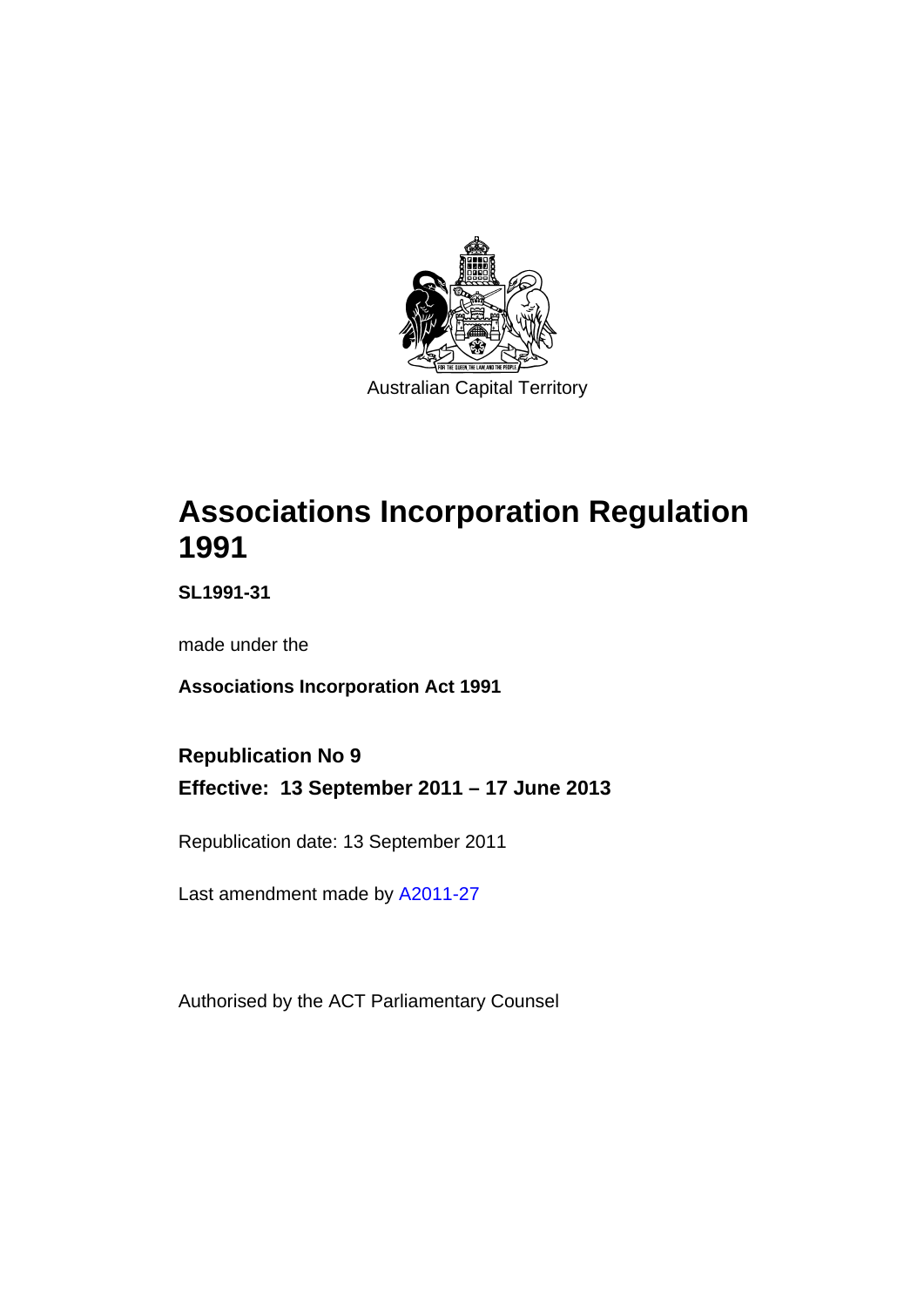#### **About this republication**

#### **The republished law**

This is a republication of the *Associations Incorporation Regulation 1991*, made under the *Associations Incorporation Act 1991* (including any amendment made under the *[Legislation Act](http://www.legislation.act.gov.au/a/2001-14)  [2001](http://www.legislation.act.gov.au/a/2001-14)*, part 11.3 (Editorial changes)) as in force on 13 September 2011*.* It also includes any commencement, amendment, repeal or expiry affecting this republished law to 13 September 2011.

The legislation history and amendment history of the republished law are set out in endnotes 3 and 4.

#### **Kinds of republications**

The Parliamentary Counsel's Office prepares 2 kinds of republications of ACT laws (see the ACT legislation register at [www.legislation.act.gov.au](http://www.legislation.act.gov.au/)):

- authorised republications to which the *[Legislation Act 2001](http://www.legislation.act.gov.au/a/2001-14)* applies
- unauthorised republications.

The status of this republication appears on the bottom of each page.

#### **Editorial changes**

The *[Legislation Act 2001](http://www.legislation.act.gov.au/a/2001-14)*, part 11.3 authorises the Parliamentary Counsel to make editorial amendments and other changes of a formal nature when preparing a law for republication. Editorial changes do not change the effect of the law, but have effect as if they had been made by an Act commencing on the republication date (see *[Legislation Act 2001](http://www.legislation.act.gov.au/a/2001-14)*, s 115 and s 117). The changes are made if the Parliamentary Counsel considers they are desirable to bring the law into line, or more closely into line, with current legislative drafting practice.

This republication includes amendments made under part 11.3 (see endnote 1).

#### **Uncommenced provisions and amendments**

If a provision of the republished law has not commenced, the symbol  $\mathbf{U}$  appears immediately before the provision heading. Any uncommenced amendments that affect this republished law are accessible on the ACT legislation register [\(www.legislation.act.gov.au\)](http://www.legislation.act.gov.au/). For more information, see the home page for this law on the register.

#### **Modifications**

If a provision of the republished law is affected by a current modification, the symbol  $\mathbf{M}$ appears immediately before the provision heading. The text of the modifying provision appears in the endnotes. For the legal status of modifications, see the *[Legislation Act 2001](http://www.legislation.act.gov.au/a/2001-14)*, section 95.

#### **Penalties**

At the republication date, the value of a penalty unit for an offence against this law is \$110 for an individual and \$550 for a corporation (see *[Legislation Act 2001](http://www.legislation.act.gov.au/a/2001-14)*, s 133).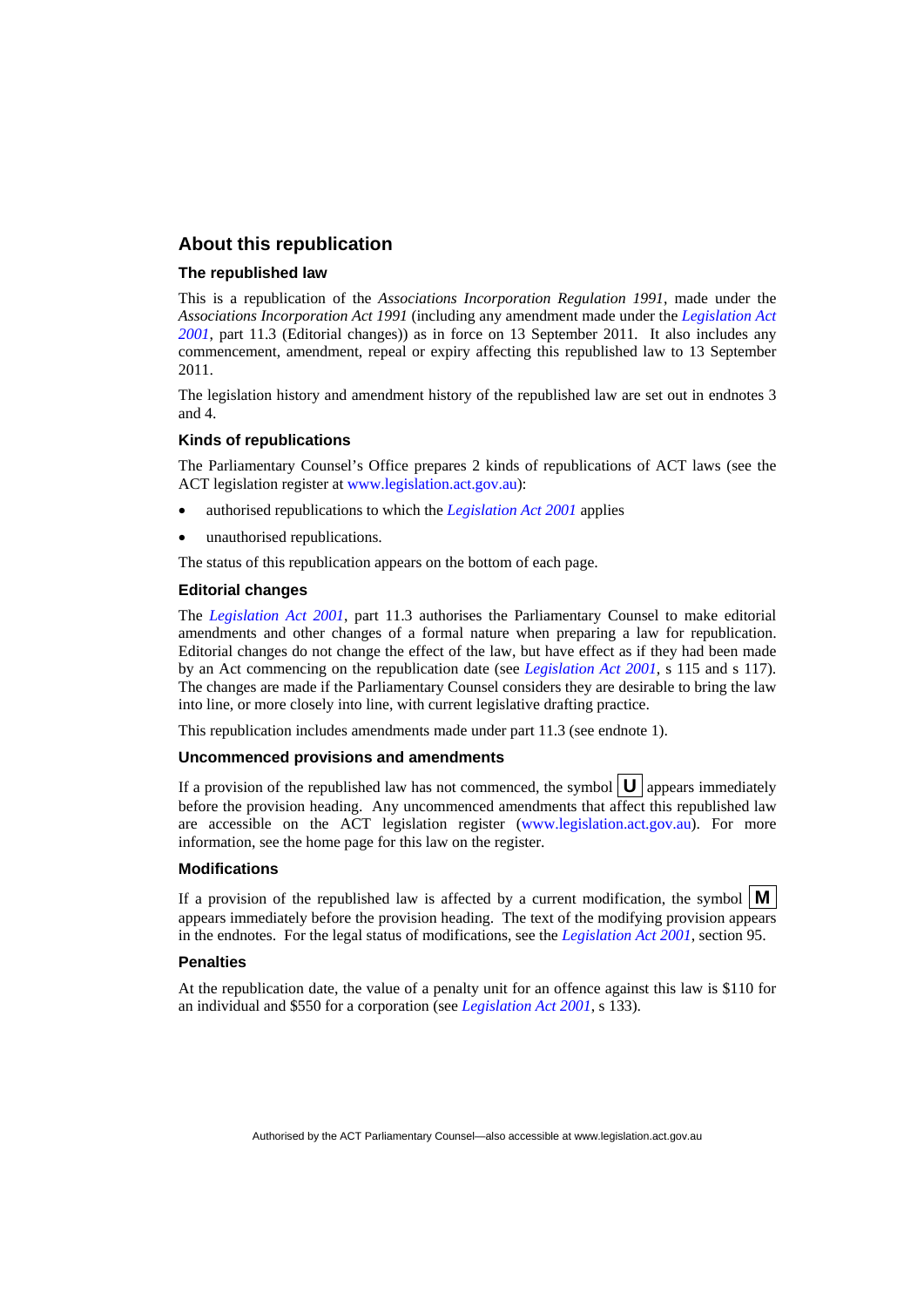

# **Associations Incorporation Regulation 1991**

made under the

**Associations Incorporation Act 1991** 

# **Contents**

|             |                                                            | Page       |
|-------------|------------------------------------------------------------|------------|
| Part 1<br>1 | <b>Preliminary</b><br>Name of regulation                   |            |
| Part 2      | Information for completion of forms and other<br>documents |            |
| 3           | Particulars required by forms                              | 3          |
| 4           | General requirements for documents                         | 3          |
| 5           | Annexures accompanying forms                               | 4          |
| 6           | Signatures on documents                                    | 5          |
|             |                                                            |            |
| R9          | Associations Incorporation Regulation 1991                 | contents 1 |
| 13/09/11    | Effective: 13/09/11-17/06/13                               |            |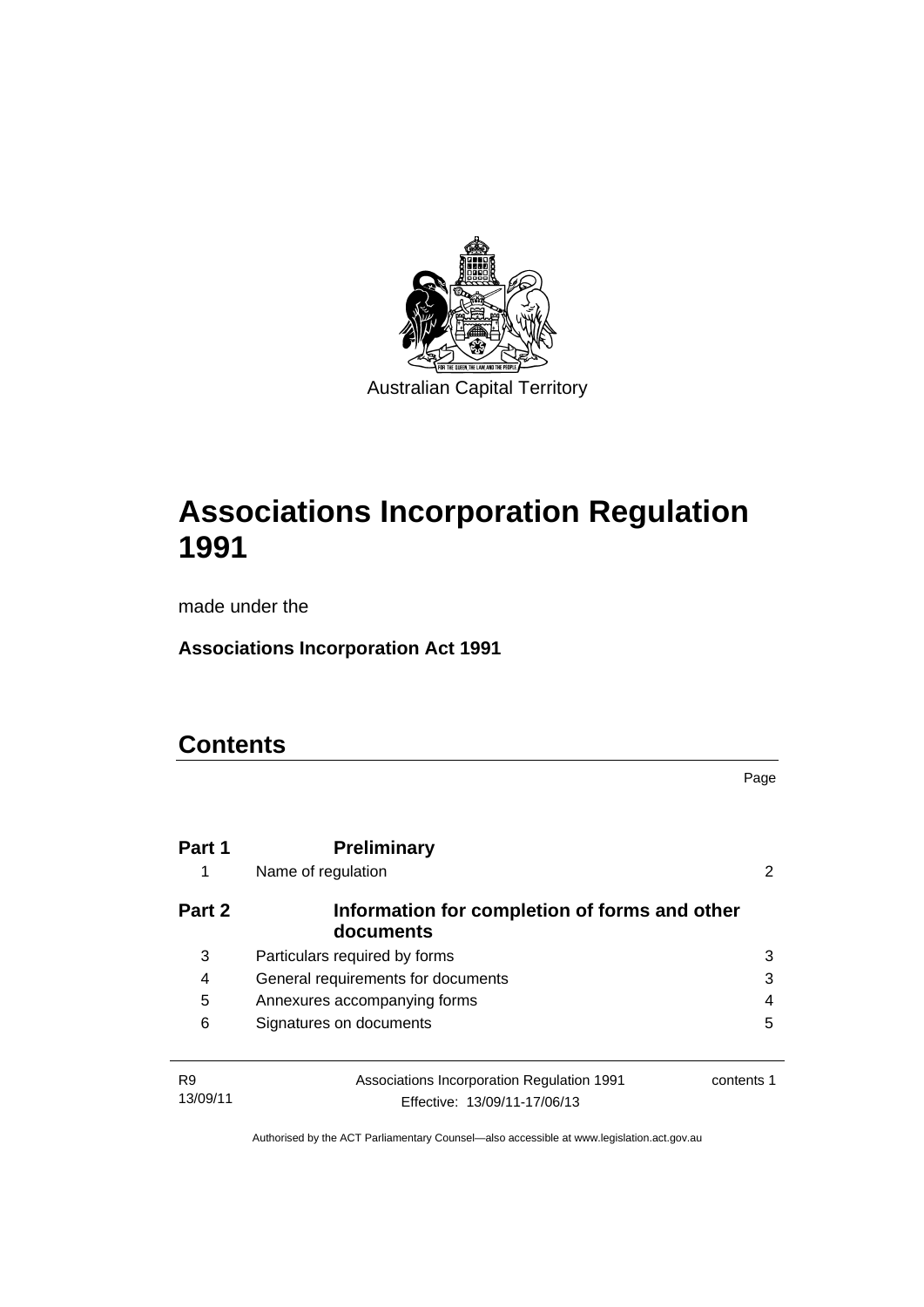|                   |                                              | Page           |
|-------------------|----------------------------------------------|----------------|
| 7<br>8            | Time for lodging documents                   | 5<br>5         |
|                   | Affidavits and statements in writing         |                |
| 9                 | Verification of a document                   | 6              |
| Part 3            | <b>Miscellaneous</b>                         |                |
| 10                | Register of members-particulars              | 7              |
| 11                | Copies of documents required under Act, s 73 | 7              |
| 12                | Audit of accounts                            | 7              |
| 13                | Prescribed associations for Act, s 76        | $\overline{7}$ |
| 14                | Rate of commission                           | 8              |
| 15                | Model rules                                  | 8              |
| <b>Schedule 1</b> | <b>Model rules</b>                           | 9              |
|                   |                                              |                |
| <b>Part 1.1</b>   | Preliminary                                  | 11             |
| 1                 | Definitions for model rules                  | 11             |
| 1A                | Application of Legislation Act 2001          | 11             |
| <b>Part 1.2</b>   | <b>Membership</b>                            | 12             |
| 2                 | Membership qualifications                    | 12             |
| 3                 | Nomination for membership                    | 12             |
| 4                 | Membership entitlements not transferable     | 13             |
| 5                 | Cessation of membership                      | 13             |
| 6                 | Resignation of membership                    | 13             |
| 7                 | Fee, subscriptions etc                       | 14             |
| 8                 | Members' liabilities                         | 14             |
| 9                 | Disciplining of members                      | 14             |
| 10                | Right of appeal of disciplined member        | 16             |
| <b>Part 1.3</b>   | <b>Committee</b>                             | 18             |
| 11                | Powers of committee                          | 18             |
| $12 \overline{ }$ | Constitution and membership                  | 18             |
| 13                | Election of committee members                | 19             |
| 14                | Secretary                                    | 20             |
| 15                | Treasurer                                    | 20             |
| 16                | Vacancies                                    | 20             |
|                   |                                              |                |

contents 2 Associations Incorporation Regulation 1991 Effective: 13/09/11-17/06/13

R9 13/09/11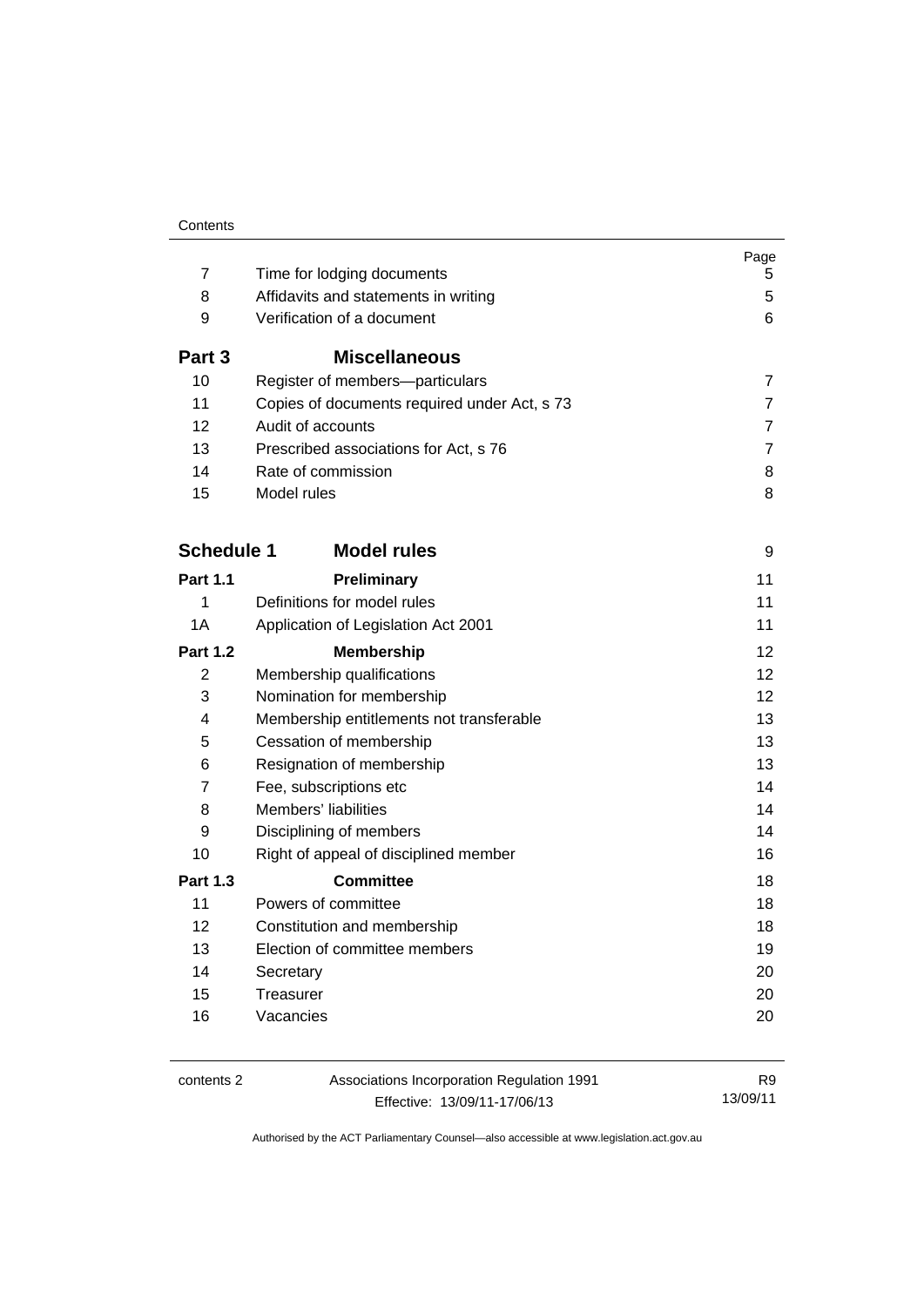| Contents |
|----------|
|----------|

|                   |                                                    | Page |
|-------------------|----------------------------------------------------|------|
| 17                | Removal of committee members                       | 21   |
| 18                | Committee meetings and quorum                      | 21   |
| 19                | Delegation by committee to subcommittee            | 22   |
| 20                | Voting and decisions                               | 23   |
| <b>Part 1.4</b>   | <b>General meetings</b>                            | 24   |
| 21                | Annual general meetings-holding of                 | 24   |
| 22                | Annual general meetings—calling of and business at | 24   |
| 23                | General meetings-calling of                        | 25   |
| 24                | <b>Notice</b>                                      | 26   |
| 25                | General meetings-procedure and quorum              | 26   |
| 26                | Presiding member                                   | 27   |
| 27                | Adjournment                                        | 27   |
| 28                | Making of decisions                                | 28   |
| 29                | Voting                                             | 28   |
| 30                | Appointment of proxies                             | 29   |
| <b>Part 1.5</b>   | <b>Miscellaneous</b>                               | 30   |
| 31                | Funds-source                                       | 30   |
| 32                | Funds-management                                   | 30   |
| 33                | Alteration of objects and rules                    | 30   |
| 34                | Common seal                                        | 31   |
| 35                | Custody of books                                   | 31   |
| 36                | Inspection of books                                | 31   |
| 37                | Service of notice                                  | 31   |
| 38                | Surplus property                                   | 31   |
| <b>Appendix 1</b> |                                                    | 33   |
| <b>Appendix 2</b> |                                                    | 34   |

|   | About the endnotes     | 35 |
|---|------------------------|----|
| 2 | Abbreviation key       | 35 |
| 3 | Legislation history    | 36 |
| 4 | Amendment history      | 38 |
| 5 | Earlier republications | 40 |

| <b>R9</b> | Associations Incorporation Regulation 1991 | contents 3 |
|-----------|--------------------------------------------|------------|
| 13/09/11  | Effective: 13/09/11-17/06/13               |            |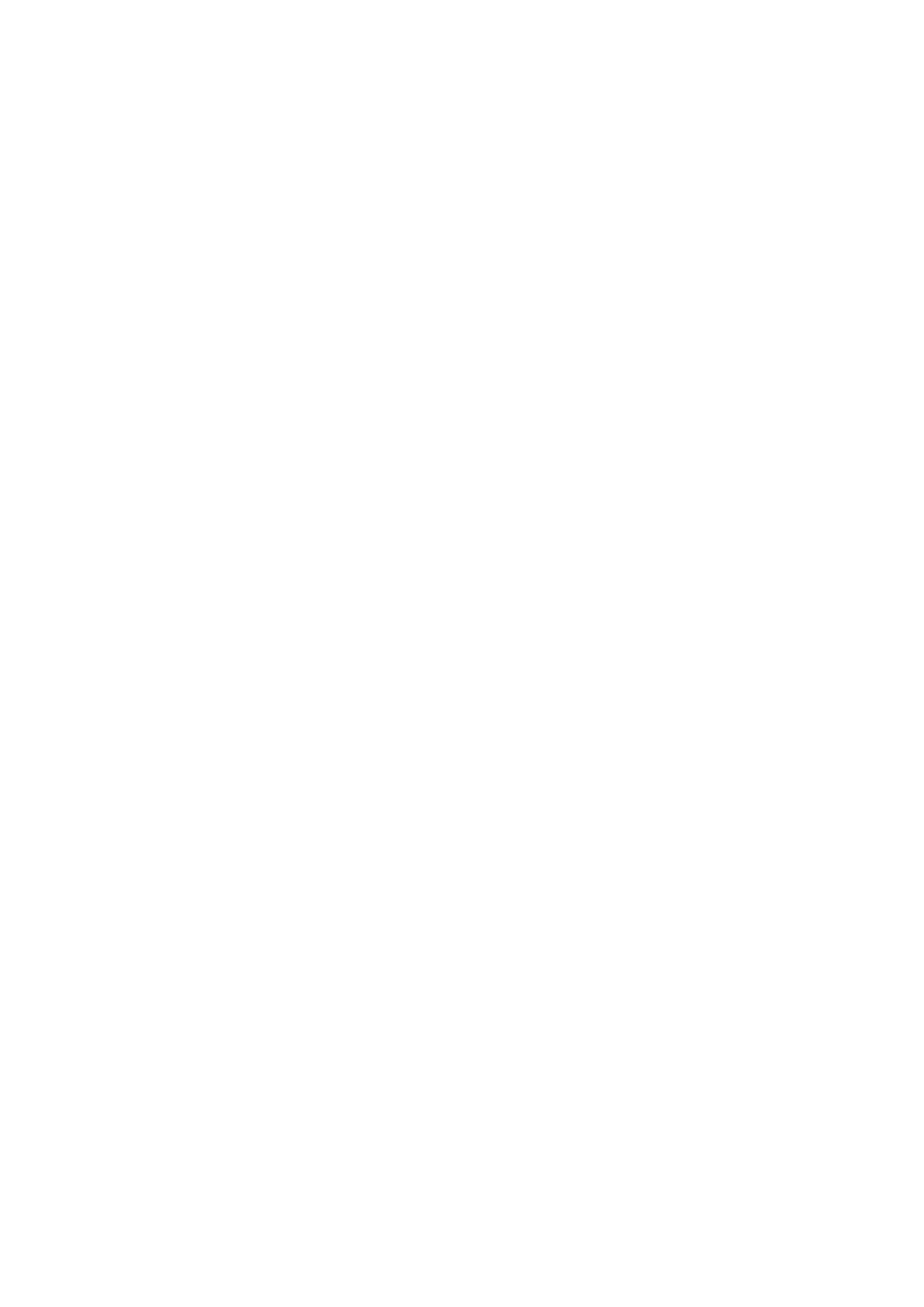

# **Associations Incorporation Regulation 1991**

made under the

**[Associations Incorporation Act 1991](http://www.legislation.act.gov.au/a/1991-46)**

R9 13/09/11

l

Associations Incorporation Regulation 1991 Effective: 13/09/11-17/06/13

page 1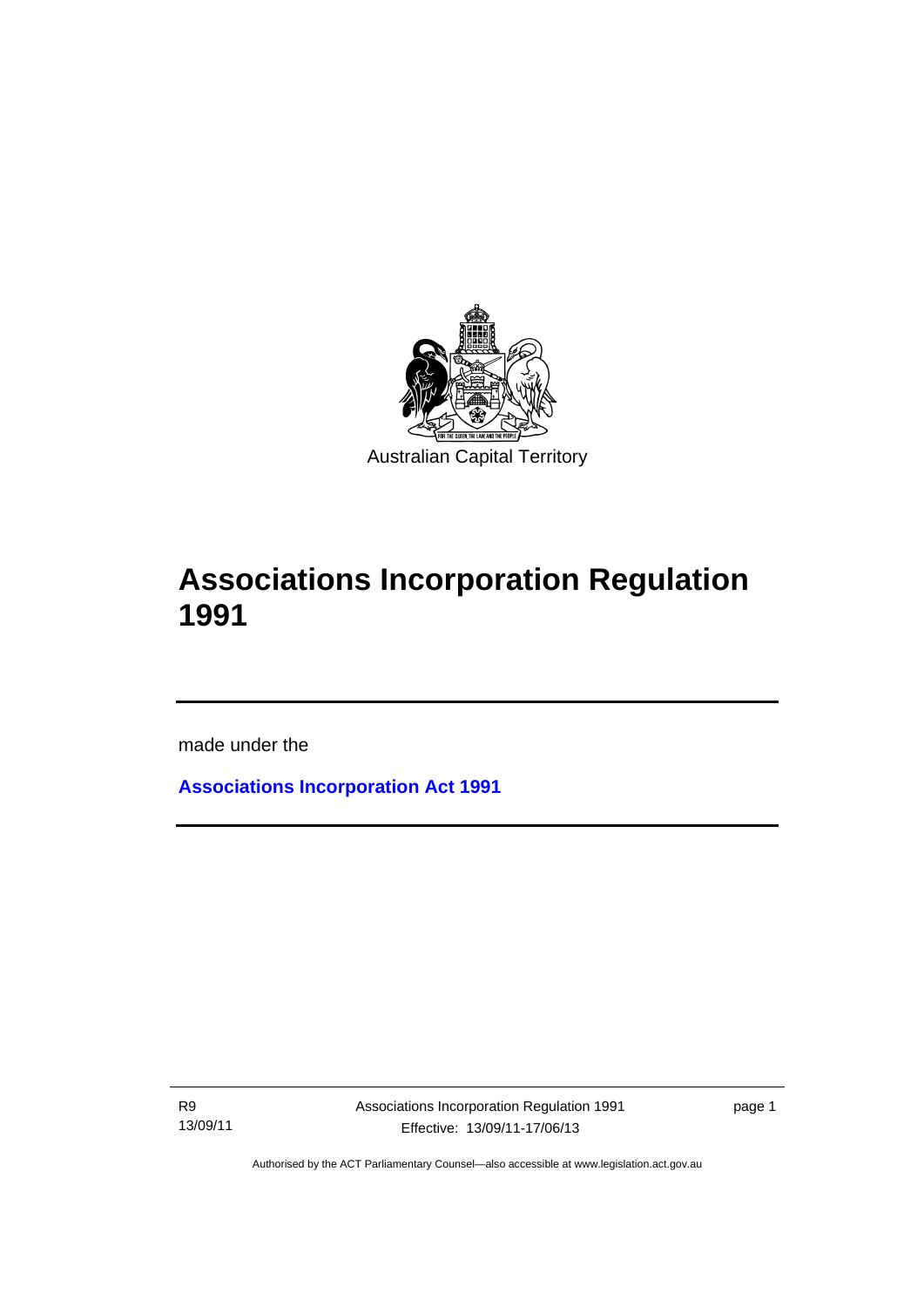#### Part 1 **Preliminary**

Section 1

# <span id="page-7-0"></span>**Part 1** Preliminary

# <span id="page-7-1"></span>**1 Name of regulation**

This regulation is the *Associations Incorporation Regulation 1991*.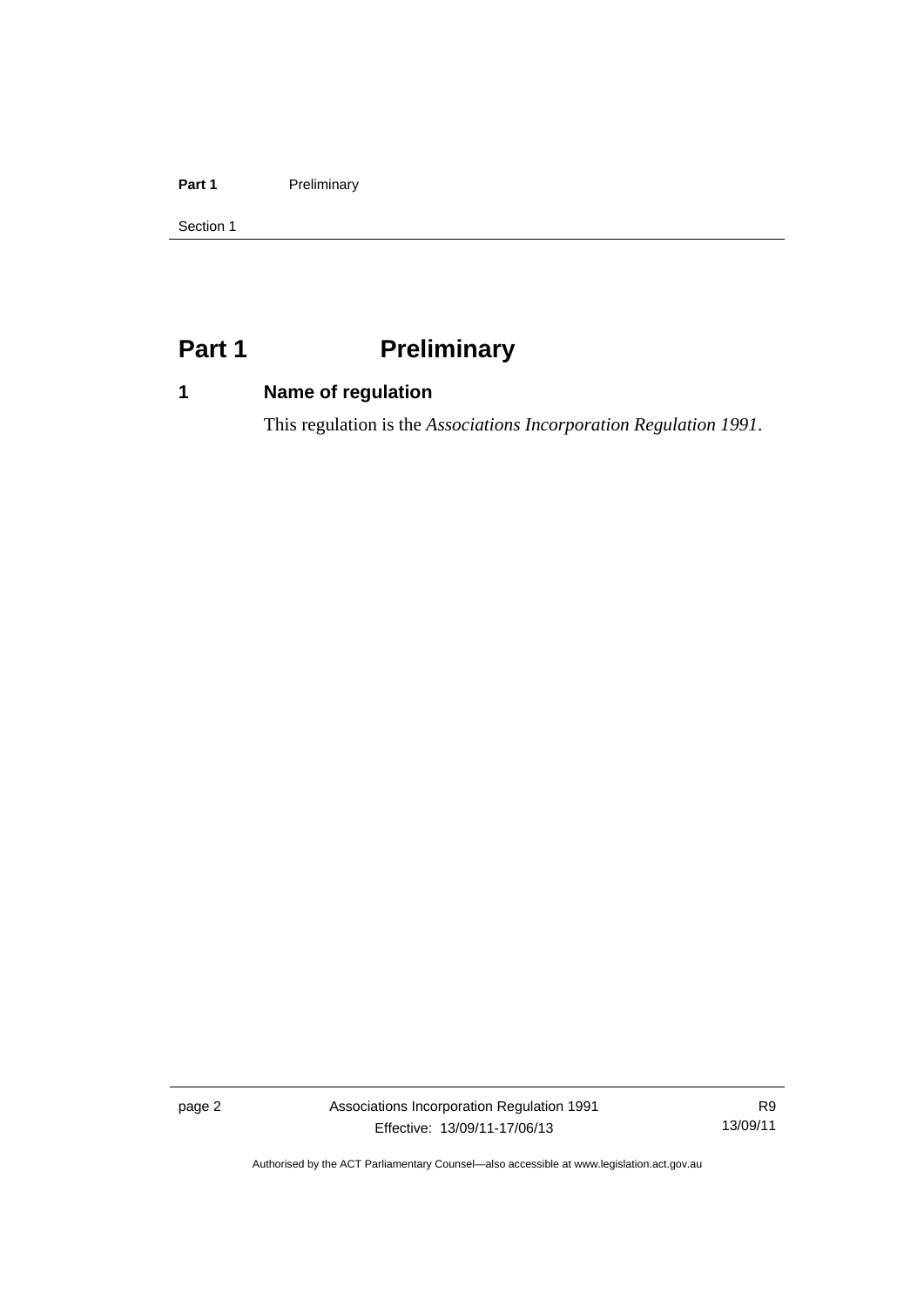# <span id="page-8-0"></span>**Part 2 Information for completion of forms and other documents**

### <span id="page-8-1"></span>**3 Particulars required by forms**

If an approved form requires—

- (a) the giving of a document; or
- (b) the giving of information—
	- (i) by completing the form in a specified way; or
	- (ii) by supplying or completing another document;

that document or information is taken to be the document or information required for the provision of the Act for which the relevant form has been approved by the registrar-general.

#### <span id="page-8-2"></span>**4 General requirements for documents**

Unless the registrar-general otherwise approves, a document submitted for lodgment with the registrar-general must—

- (a) be on paper of medium weight and good quality and of international sheet size A4; and
- (b) be clearly printed, written or otherwise produced in a way that is permanent and will make possible a reproduction by photographic means that is satisfactory to the registrar-general; and
- (c) not be a carbon copy, or a copy reproduced by any spirit duplication method; and
- (d) have margins of not less than 25mm on the left-hand side and not less than 13mm on the right-hand side; and
- (e) if it comprises 2 or more sheets—be fastened together securely in the top left-hand corner; and

page 3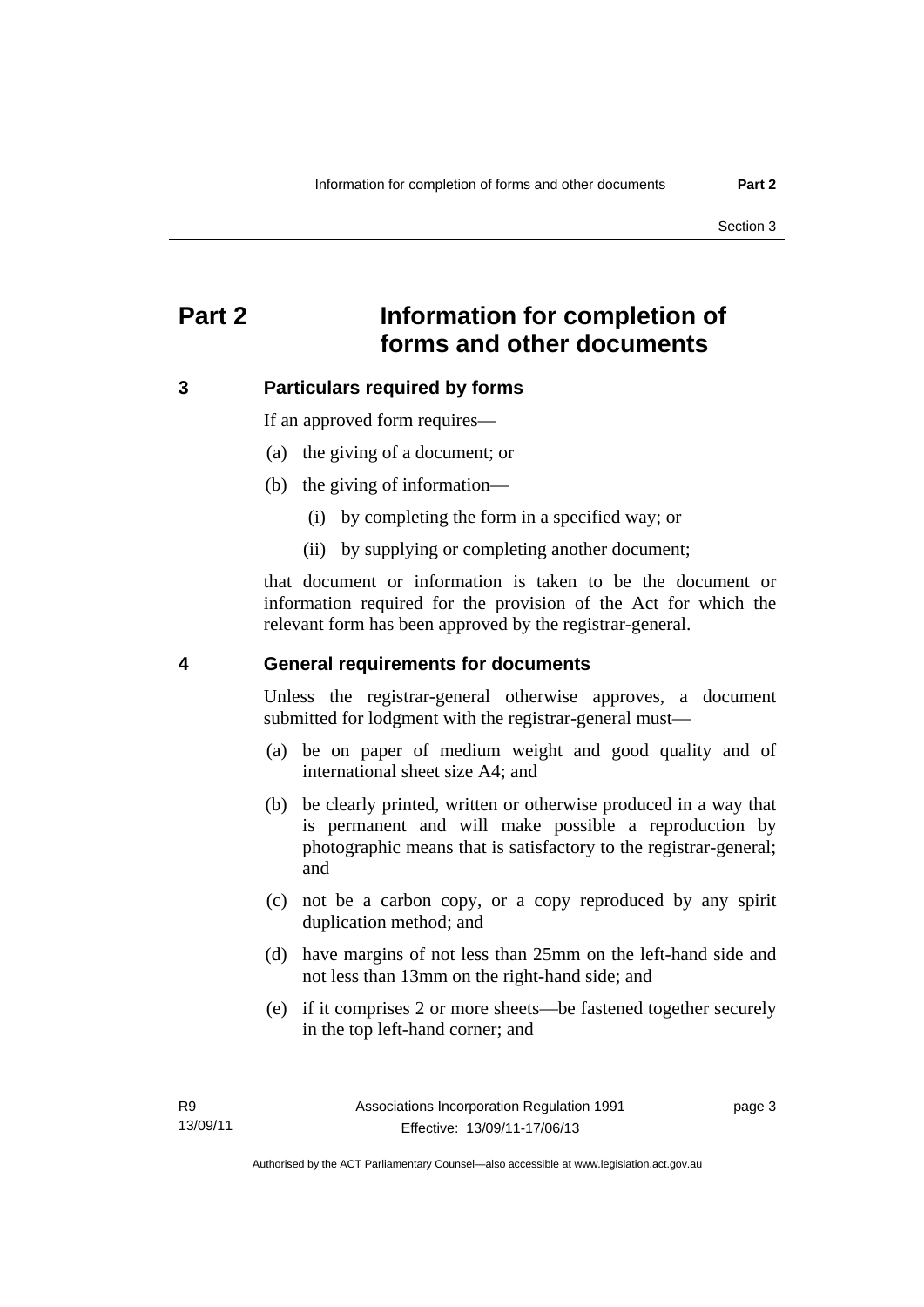- (f) specify on the first sheet of the document—
	- (i) the name of the association, proposed association or incorporated association; and
	- (ii) the registration number (if any) of the association to which the document relates; and
	- (iii) the title of the document; and
	- (iv) the name, address and telephone number of the person by whom, or on whose behalf, the document was submitted for lodgment; and
		- *Note* A person may ask the registrar-general to keep their address confidential (see [Act,](http://www.legislation.act.gov.au/a/1991-46/default.asp) s 13A (2)).
	- (v) the words 'lodged with the registrar-general'.

#### <span id="page-9-0"></span>**5 Annexures accompanying forms**

- (1) If the space provided for a particular purpose in an approved form is insufficient to contain all the required information in relation to a particular item, that information must be set out in a document annexed to the form.
- (2) An annexure to an approved form must have an identifying mark and be endorsed with the following words, appropriately completed and signed by each person signing the form to which the document is annexed:

This annexure of *(insert number of pages)* .......... page(s) is the annexure marked *(insert an identifying mark)* .......... referred to in the *(insert a description of the form)* .......... signed by *(insert* 'me' *or* 'us'*)* and dated *(insert the date of signing)* ..........

........................  *(Signature(s)*

(3) The pages in an annexure must be numbered consecutively.

Authorised by the ACT Parliamentary Counsel—also accessible at www.legislation.act.gov.au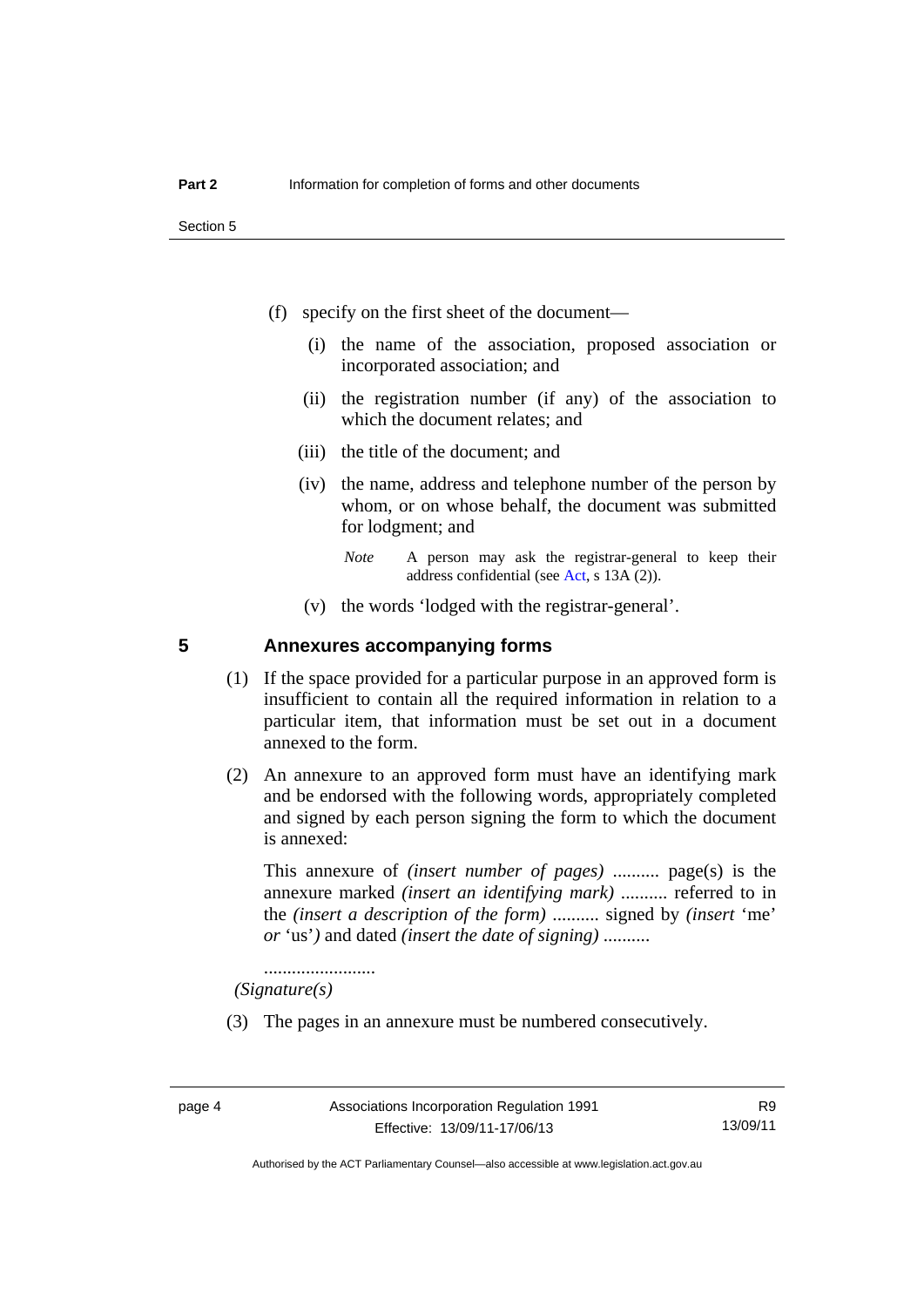- (4) If a document is annexed to an approved form, reference made in the form to the annexure must be by its identifying mark and the number of pages.
- (5) In this section, a reference to an *annexure* includes a reference to a document, copy of a document, or any other matter accompanying, attached to or annexed to an approved form.

### <span id="page-10-0"></span>**6 Signatures on documents**

- (1) Unless this regulation states otherwise, a document relating to an incorporated association that is required to be lodged by, or on behalf of, the association or lodged by the public officer of the association, must be signed by the public officer of the association or by a member of the committee of the association who has been authorised by the committee for the purpose.
- (2) The name of a person signing a document that is lodged with the registrar-general for the Act must be legibly written in block letters under or beside the signature of the person.

# <span id="page-10-1"></span>**7 Time for lodging documents**

If a document is required to be lodged with the registrar-general and a period of time within which the document is to be lodged is not provided for, the document must be lodged within 1 month, or within any further period the registrar-general allows, after the happening of the event to which the document relates.

### <span id="page-10-2"></span>**8 Affidavits and statements in writing**

- (1) An affidavit or written statement must be sworn or made on behalf of an association, by a member of the committee who has been authorised by the committee for that purpose or by the public officer of the association.
- (2) If an affidavit is sworn at a place outside the ACT, the affidavit is sufficient if it appears to be sworn in accordance with the requirements of the law of that place.

page 5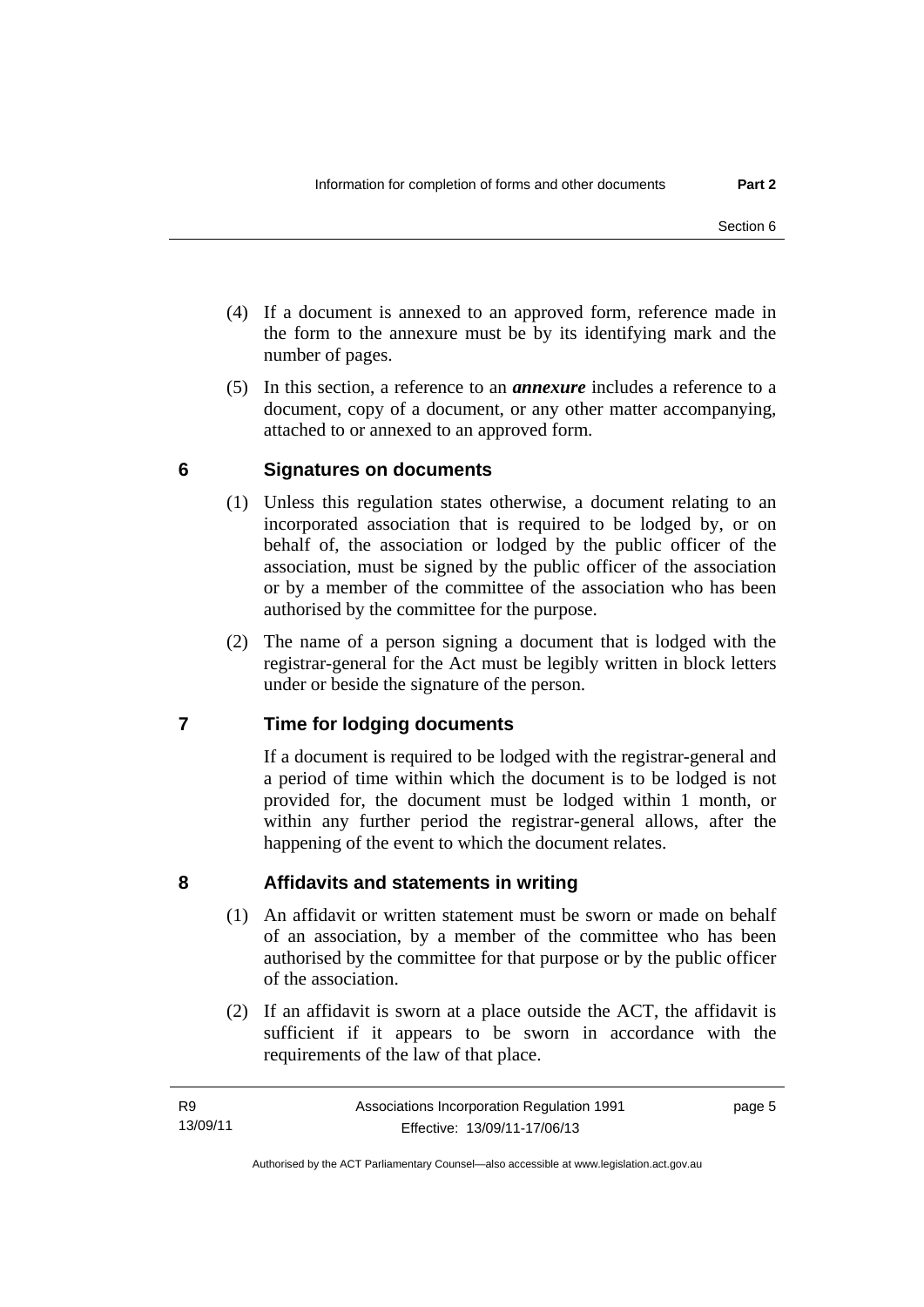#### <span id="page-11-0"></span>**9 Verification of a document**

For the [Act,](http://www.legislation.act.gov.au/a/1991-46/default.asp) section 127 (4), a document relating to an incorporated association that is to be verified must be verified by a written statement signed by—

- (a) a member of the committee of the association who has been authorised by the committee for that purpose or the public officer of the association, being a person who is resident in the ACT; or
- (b) its agent or, if its agent is an association, by a member of the committee of that association who has been authorised by that committee, being a person who is resident in the ACT.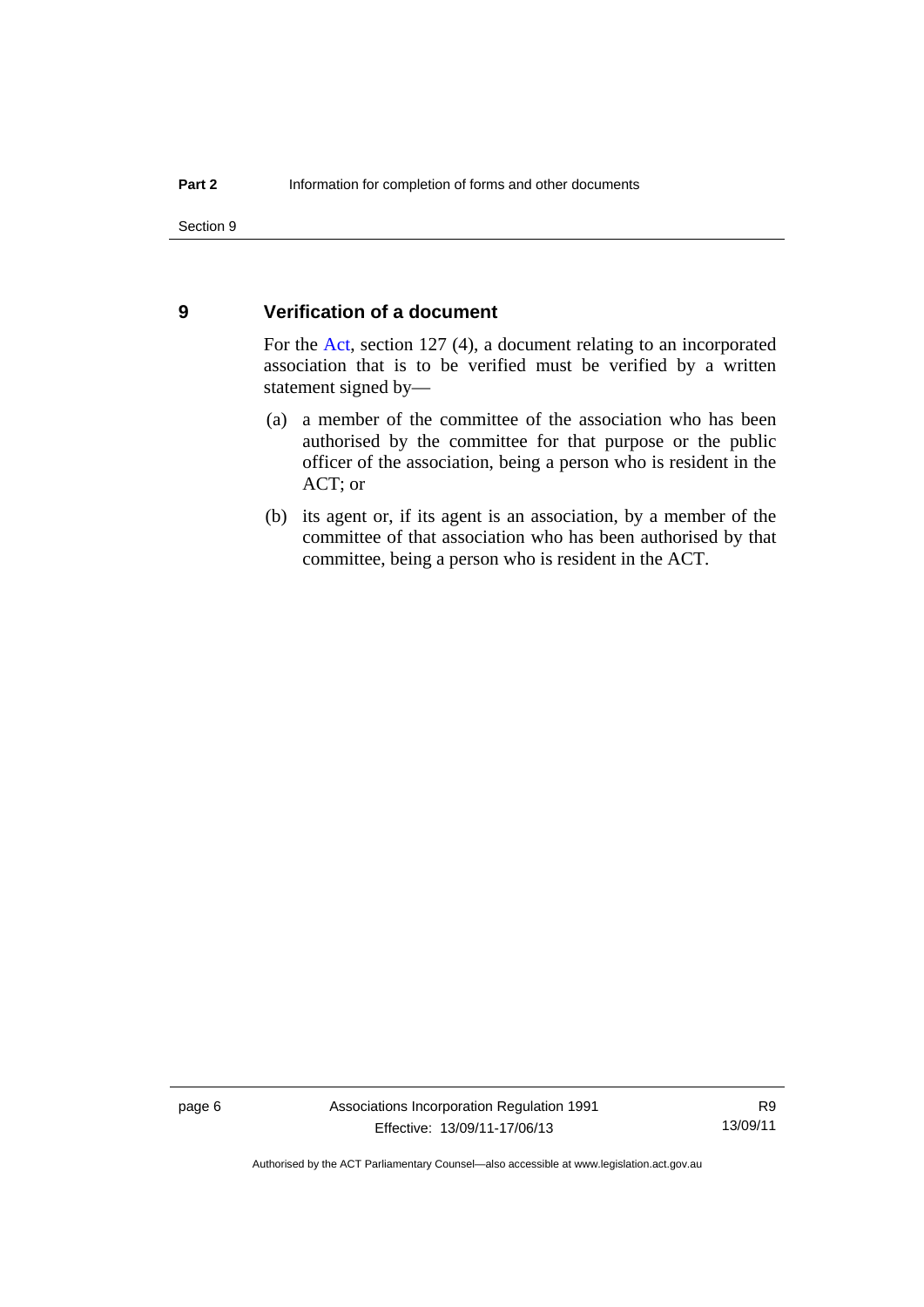# <span id="page-12-0"></span>**Part 3 Miscellaneous**

#### <span id="page-12-1"></span>**10 Register of members—particulars**

For the [Act,](http://www.legislation.act.gov.au/a/1991-46/default.asp) section 67 (1), the following particulars are prescribed for inclusion in the register of members:

- (a) the name of the incorporated association;
- (b) the name and address of each member of the association;
- (c) the date each member became a member of the association;
- (d) the date (if any) each member ceased to be a member of the association.

### <span id="page-12-2"></span>**11 Copies of documents required under Act, s 73**

For the [Act,](http://www.legislation.act.gov.au/a/1991-46/default.asp) section 73 (2), the prescribed number of copies is 100.

#### <span id="page-12-3"></span>**12 Audit of accounts**

- (1) For the [Act](http://www.legislation.act.gov.au/a/1991-46/default.asp), section 74 (3) (a), the prescribed amount is \$150 000 per annum.
- (2) For the [Act,](http://www.legislation.act.gov.au/a/1991-46/default.asp) section 74 (3) (b), the prescribed amount is \$150 000.
- (3) For the [Act,](http://www.legislation.act.gov.au/a/1991-46/default.asp) section 74 (3) (c), each of the following classes of associations is prescribed:
	- (a) associations having more than 1 000 members;
	- (b) associations holding a licence issued under the *[Liquor Act](http://www.legislation.act.gov.au/a/2010-35)  [2010](http://www.legislation.act.gov.au/a/2010-35)*.

#### <span id="page-12-4"></span>**13 Prescribed associations for Act, s 76**

An incorporated association that has gross receipts exceeding \$500 000 for a financial year of that association is prescribed for the [Act](http://www.legislation.act.gov.au/a/1991-46/default.asp), section 76.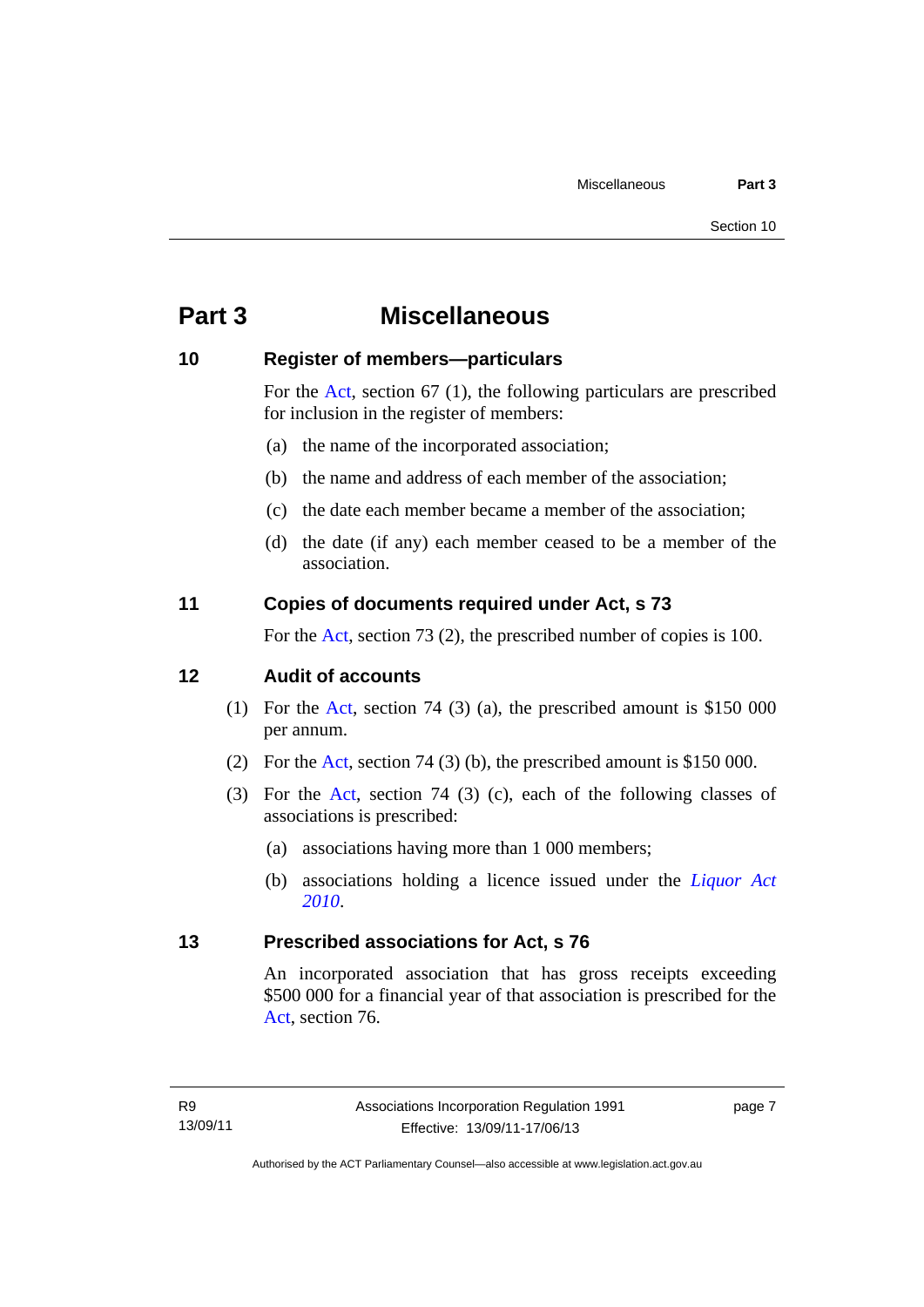#### **Part 3** Miscellaneous

### <span id="page-13-0"></span>**14 Rate of commission**

For the [Act,](http://www.legislation.act.gov.au/a/1991-46/default.asp) section 95 (3), the commission payable is an amount calculated at the rate of 5%.

#### <span id="page-13-1"></span>**15 Model rules**

For the [Act,](http://www.legislation.act.gov.au/a/1991-46/default.asp) section 127 (2) (a), the provisions set out in schedule 1 are prescribed as model rules for the Act.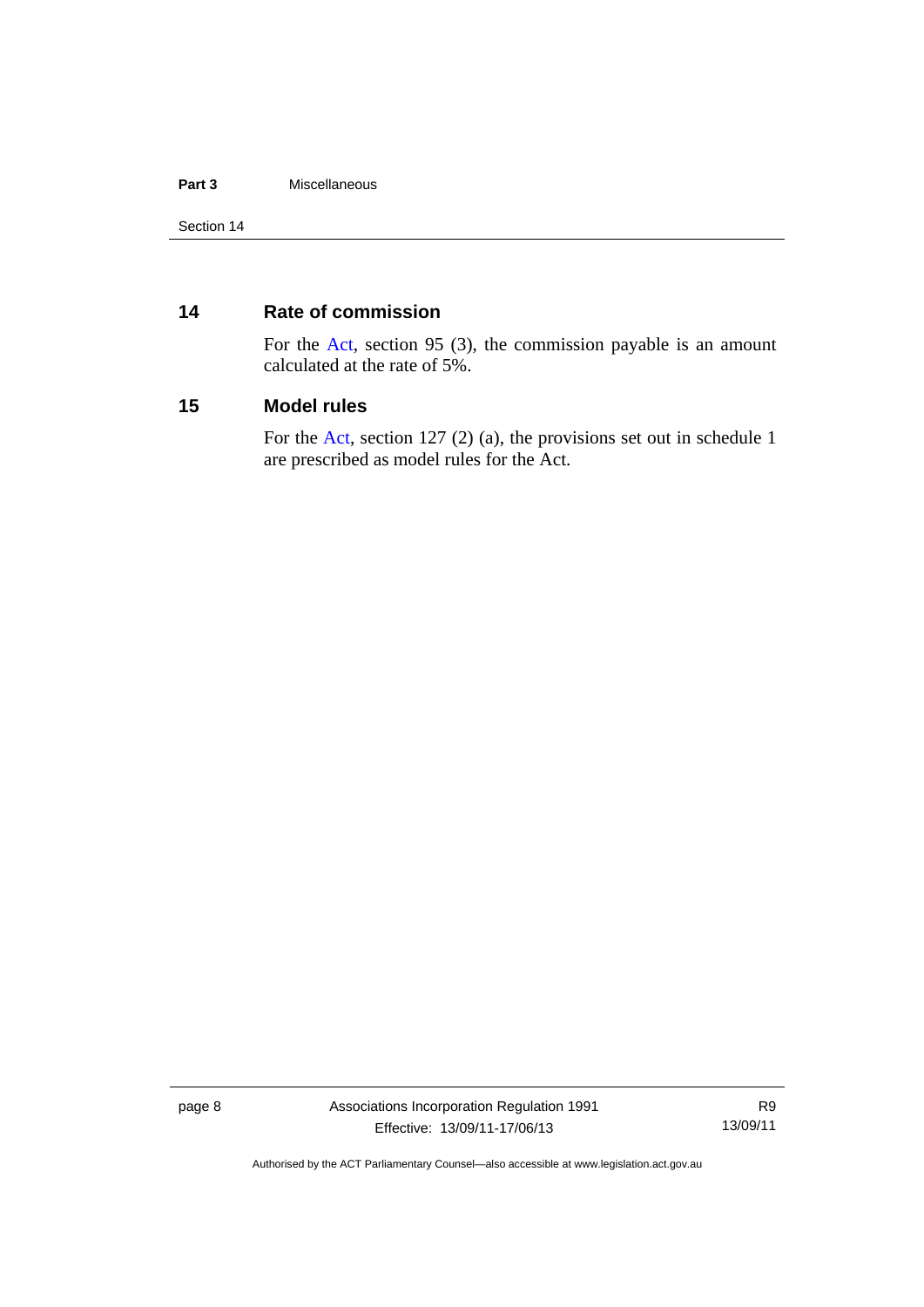page 9

# <span id="page-14-0"></span>**Schedule 1 Model rules**

(see s 15)

# **Contents**

|                 |                                                    | Page            |
|-----------------|----------------------------------------------------|-----------------|
| <b>Part 1.1</b> | Preliminary                                        |                 |
| 1               | Definitions for model rules                        | 11              |
| 1A              | Application of Legislation Act 2001                | 11              |
| <b>Part 1.2</b> | <b>Membership</b>                                  |                 |
| 2               | Membership qualifications                          | 12 <sup>2</sup> |
| 3               | Nomination for membership                          | 12              |
| 4               | Membership entitlements not transferable           | 13              |
| 5               | Cessation of membership                            | 13              |
| 6               | Resignation of membership                          | 13              |
| $\overline{7}$  | Fee, subscriptions etc                             | 14              |
| 8               | Members' liabilities                               | 14              |
| 9               | Disciplining of members                            | 14              |
| 10              | Right of appeal of disciplined member              | 16              |
| <b>Part 1.3</b> | <b>Committee</b>                                   |                 |
| 11              | Powers of committee                                | 18              |
| 12 <sup>2</sup> | Constitution and membership                        | 18              |
| 13              | Election of committee members                      | 19              |
| 14              | Secretary                                          | 20              |
| 15              | Treasurer                                          | 20              |
| 16              | Vacancies                                          | 20              |
| 17              | Removal of committee members                       | 21              |
| 18              | Committee meetings and quorum                      | 21              |
| 19              | Delegation by committee to subcommittee            | 22              |
| 20              | Voting and decisions                               | 23              |
| <b>Part 1.4</b> | <b>General meetings</b>                            |                 |
| 21              | Annual general meetings-holding of                 | 24              |
| 22              | Annual general meetings—calling of and business at | 24              |
| 23              | General meetings-calling of                        | 25              |
| 24              | <b>Notice</b>                                      | 26              |

| <b>R9</b> | Associations Incorporation Regulation 1991 |
|-----------|--------------------------------------------|
| 13/09/11  | Effective: 13/09/11-17/06/13               |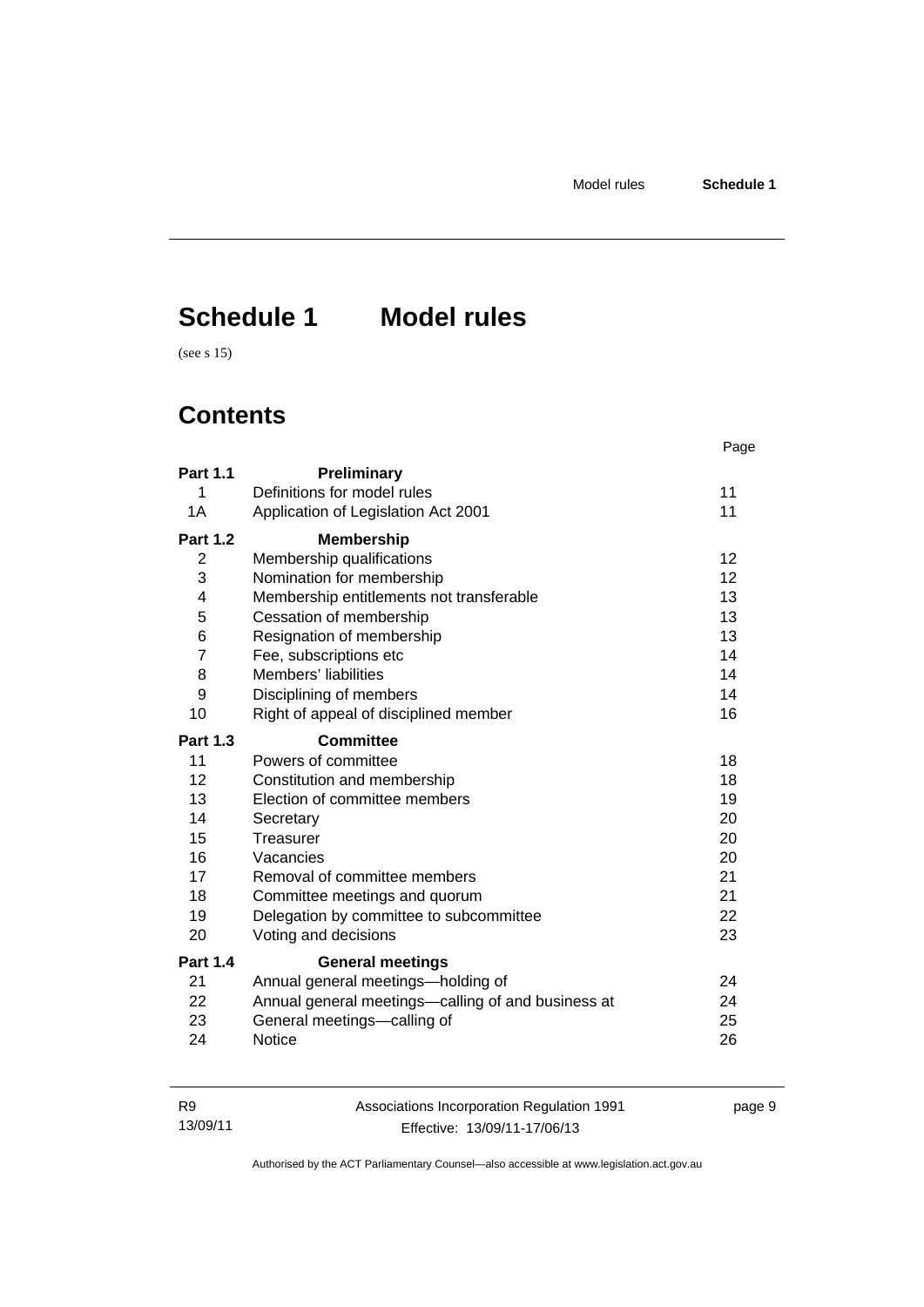| 25                | General meetings—procedure and quorum | 26 |
|-------------------|---------------------------------------|----|
| 26                | Presiding member                      | 27 |
| 27                | Adjournment                           | 27 |
| 28                | Making of decisions                   | 28 |
| 29                | Voting                                | 28 |
| 30                | Appointment of proxies                | 29 |
| <b>Part 1.5</b>   | <b>Miscellaneous</b>                  |    |
| 31                | Funds-source                          | 30 |
| 32                | Funds-management                      | 30 |
| 33                | Alteration of objects and rules       | 30 |
| 34                | Common seal                           | 30 |
| 35                | Custody of books                      | 31 |
| 36                | Inspection of books                   | 31 |
| 37                | Service of notice                     | 31 |
| 38                | Surplus property                      | 31 |
| <b>Appendix 1</b> |                                       | 33 |
| <b>Appendix 2</b> |                                       | 34 |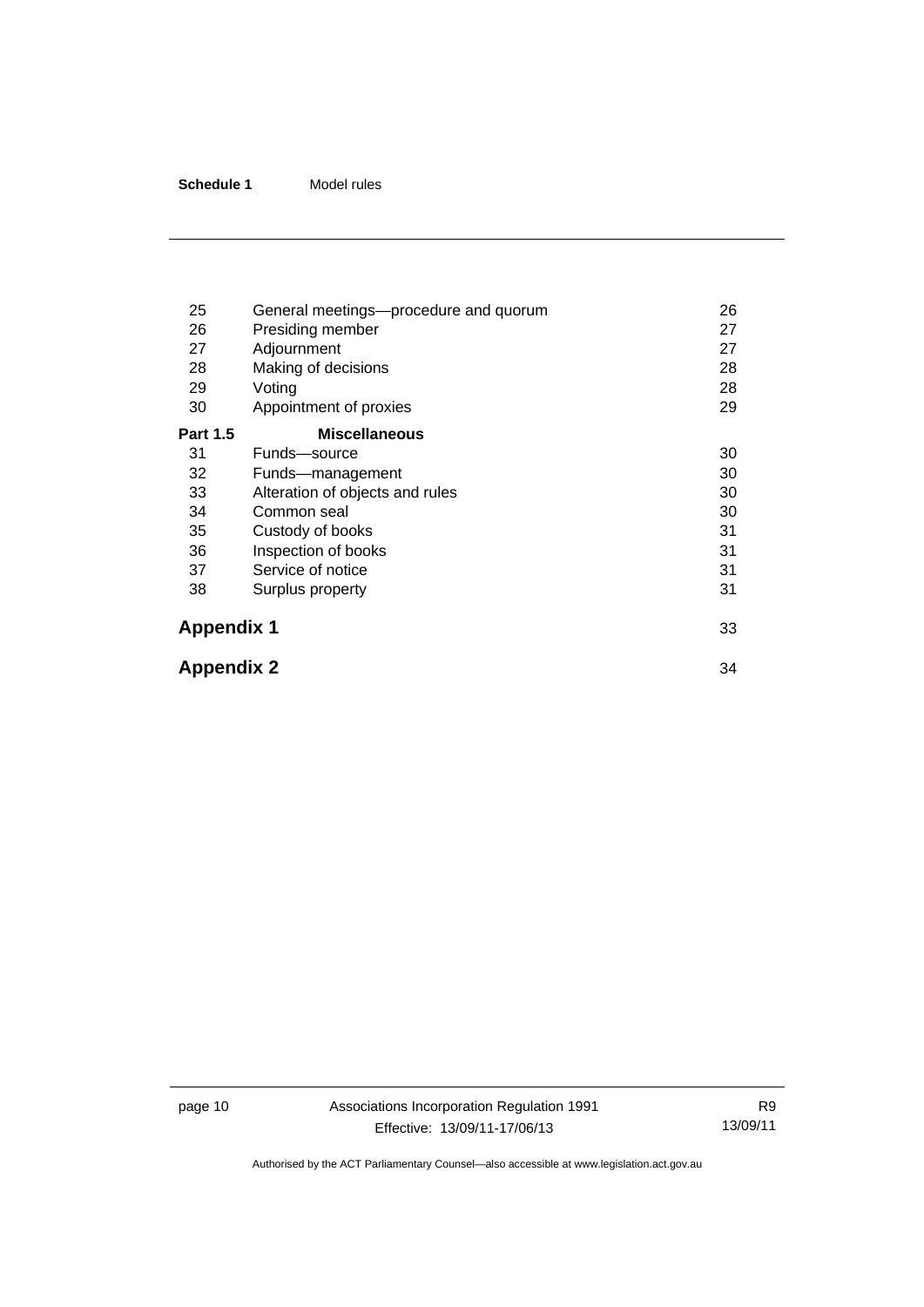# <span id="page-16-0"></span>**Part 1.1** Preliminary

## <span id="page-16-1"></span>**1 Definitions for model rules**

In these rules:

*Note* A definition applies except so far as the contrary intention appears (see [Legislation Act,](http://www.legislation.act.gov.au/a/2001-14) s 155).

*financial year* means the year ending on 30 June.

*member* means a member, however described, of the association.

*ordinary committee member* means a member of the committee who is not an office-bearer of the association as mentioned in section 12 (1) (a).

*secretary* means the person holding office under these rules as secretary of the association or, if no such person holds that office, the public officer of the association.

*the Act* means the *[Associations Incorporation Act 1991](http://www.legislation.act.gov.au/a/1991-46)*.

*the regulation* means the *Associations Incorporation Regulation 1991*.

# <span id="page-16-2"></span>**1A Application of Legislation Act 2001**

The *[Legislation Act 2001](http://www.legislation.act.gov.au/a/2001-14)* applies to these rules in the same way as it would if they were an instrument made under the Act.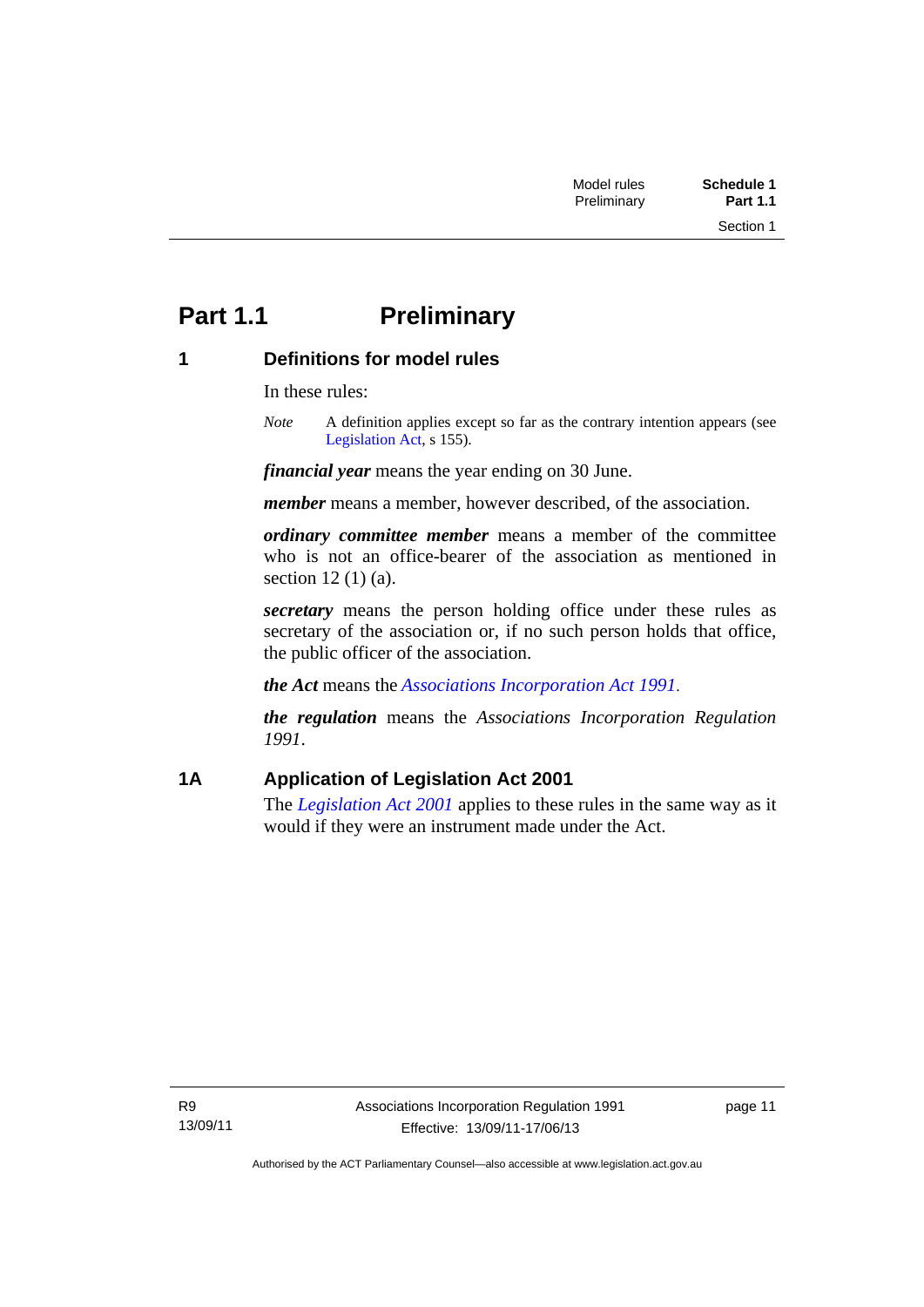| <b>Schedule 1</b> | Model rules |
|-------------------|-------------|
| <b>Part 1.2</b>   | Membership  |
| Section 2         |             |

# <span id="page-17-0"></span>**Part 1.2 Membership**

### <span id="page-17-1"></span>**2 Membership qualifications**

A person is qualified to be a member if—

- (a) the person is a person mentioned in the [Act](http://www.legislation.act.gov.au/a/1991-46/default.asp), section 21 (2) (a) or (b) and has not ceased to be a member of the association at any time after incorporation of the association under the Act; or
- (b) the person—
	- (i) has been nominated for membership in accordance with section 3 (1); and
	- (ii) has been approved for membership of the association by the committee of the association.

#### <span id="page-17-2"></span>**3 Nomination for membership**

- (1) A nomination of a person for membership of the association—
	- (a) must be made by a member of the association in writing in the form set out in appendix 1; and
	- (b) must be lodged with the secretary of the association.
- (2) As soon as is practicable after receiving a nomination for membership, the secretary must refer the nomination to the committee which must decide whether to approve or to reject the nomination.
- (3) If the committee decides to approve a nomination for membership, the secretary must as soon as practicable after that decision notify the nominee of that approval and request the nominee to pay within 28 days after receipt of the notification the sum payable under these rules by a member as the entrance fee and the first year's annual subscription.

Authorised by the ACT Parliamentary Counsel—also accessible at www.legislation.act.gov.au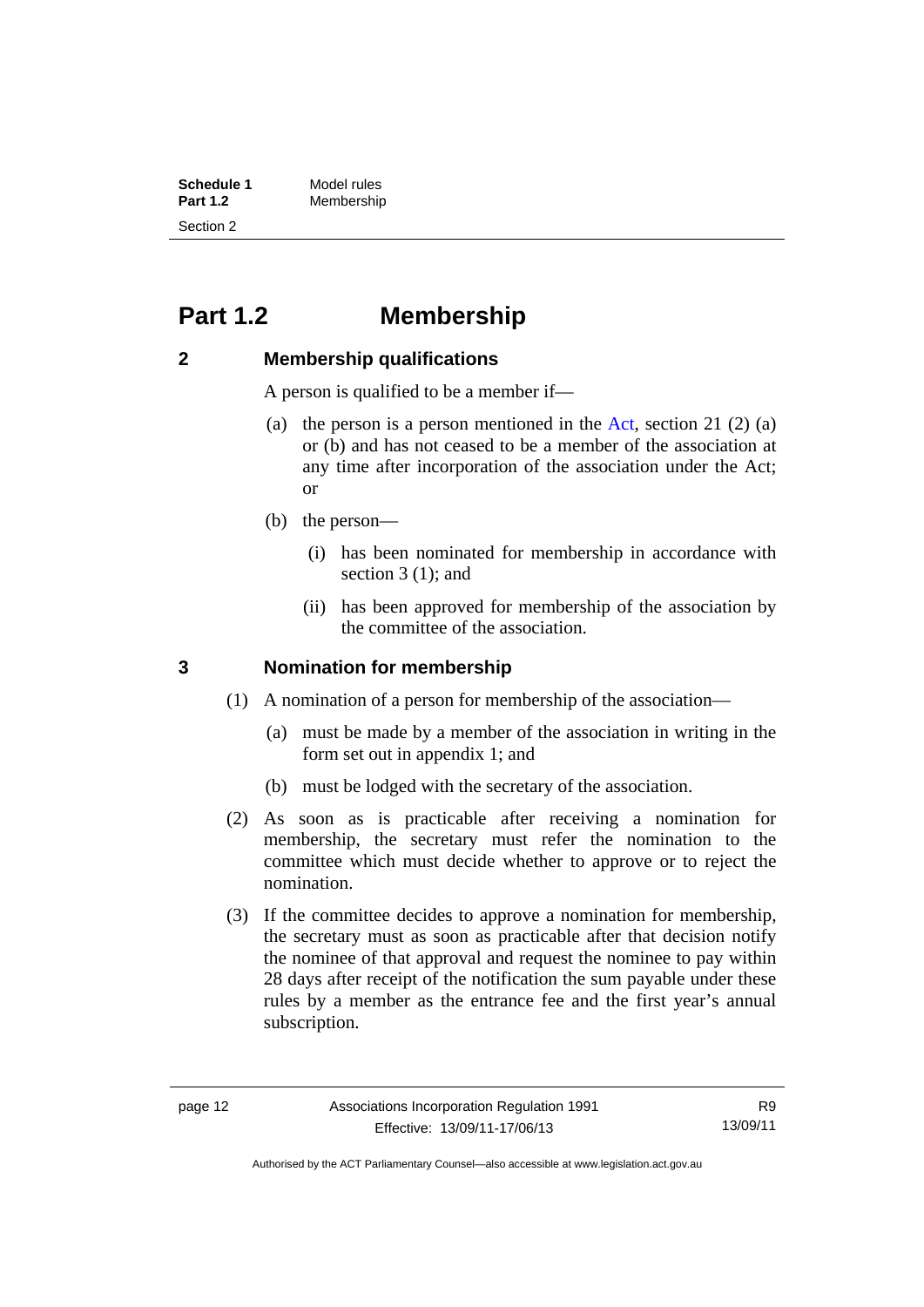| Schedule 1      | Model rules |
|-----------------|-------------|
| <b>Part 1.2</b> | Membership  |
| Section 4       |             |

 (4) The secretary must, on payment by the nominee of the amounts mentioned in subsection (3) within the period mentioned in that subsection, enter the nominee's name in the register of members and, on the name being so entered, the nominee becomes a member of the association.

#### <span id="page-18-0"></span>**4 Membership entitlements not transferable**

A right, privilege or obligation that a person has because of being a member of the association—

- (a) cannot be transferred or transmitted to another person; and
- (b) terminates on cessation of the person's membership.

### <span id="page-18-1"></span>**5 Cessation of membership**

A person ceases to be a member of the association if the person—

- (a) dies or, for a corporation, is wound up; or
- (b) resigns from membership of the association; or
- (c) is expelled from the association; or
- (d) fails to renew membership of the association.

# <span id="page-18-2"></span>**6 Resignation of membership**

- (1) A member is not entitled to resign from membership of the association except in accordance with this section.
- (2) A member who has paid all amounts payable by the member to the association may resign from membership of the association by first giving notice (of not less than 1 month or, if the committee has determined a shorter period, that shorter period) in writing to the secretary of the member's intention to resign and, at the end of the period of notice, the member ceases to be a member.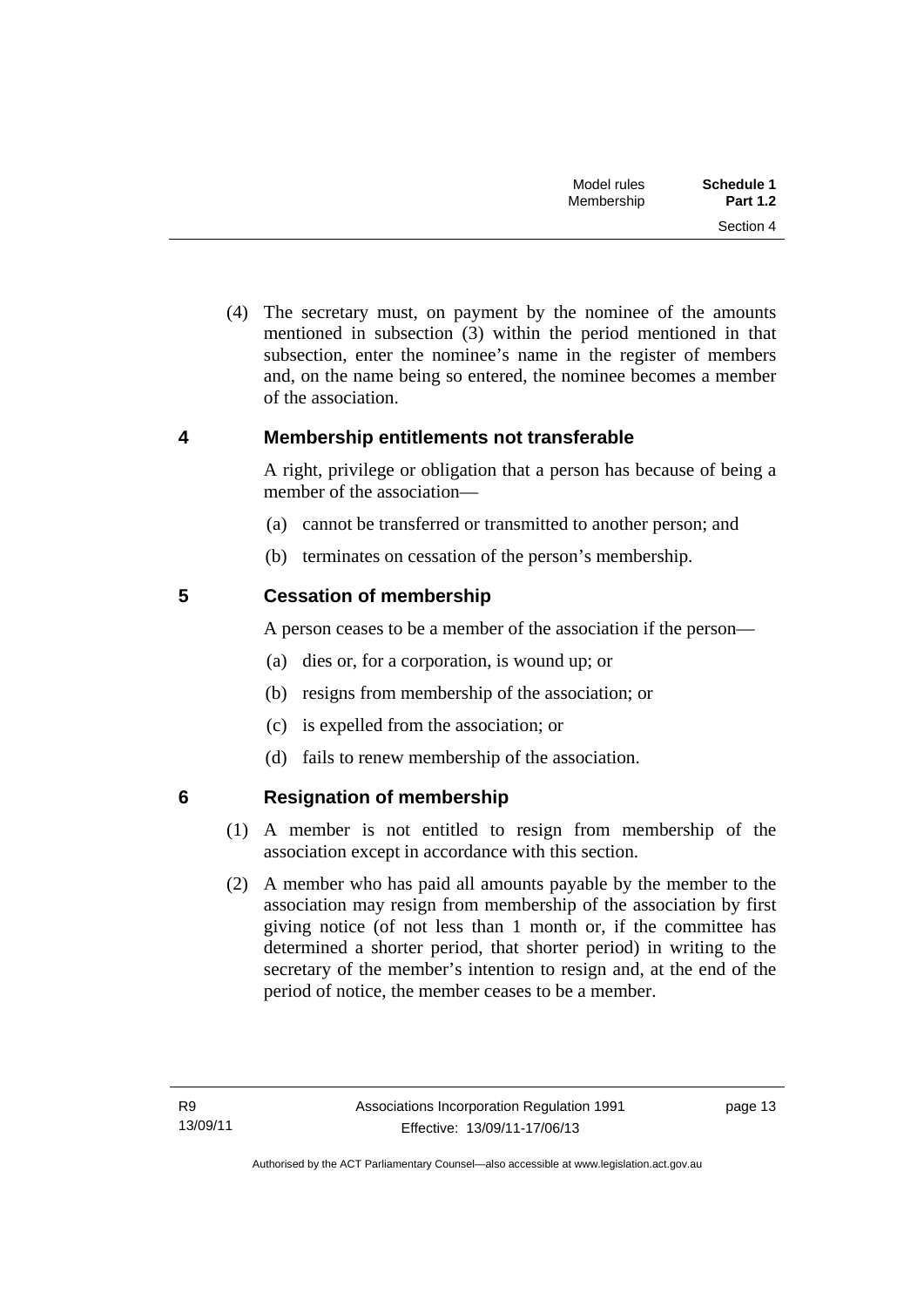| Schedule 1      | Model rules |
|-----------------|-------------|
| <b>Part 1.2</b> | Membership  |
| Section 7       |             |

 (3) If a person ceases to be a member, the secretary must make an appropriate entry in the register of members recording the date the member ceased to be a member.

#### <span id="page-19-0"></span>**7 Fee, subscriptions etc**

- (1) The entrance fee to the association is \$1 or, if any other amount has been determined by resolution of the committee, the other amount.
- (2) The annual membership fee of the association is \$2 or, if any other amount has been determined by resolution of the committee, that other amount.
- (3) The annual membership fee is payable—
	- (a) except as provided by paragraph (b)—before 1 July in each calendar year; or
	- (b) if a person becomes a member on or after 1 July in any calendar year—before 1 July in each succeeding calendar year.

#### <span id="page-19-1"></span>**8 Members' liabilities**

The liability of a member to contribute towards the payment of the debts and liabilities of the association or the costs, charges and expenses of the winding up of the association is limited to the amount (if any) unpaid by the member in relation to membership of the association as required by section 7.

### <span id="page-19-2"></span>**9 Disciplining of members**

- (1) If the committee is of the opinion that a member—
	- (a) has persistently refused or neglected to comply with a provision of these rules; or
	- (b) has persistently and wilfully acted in a manner prejudicial to the interests of the association;

the committee may, by resolution—

Authorised by the ACT Parliamentary Counsel—also accessible at www.legislation.act.gov.au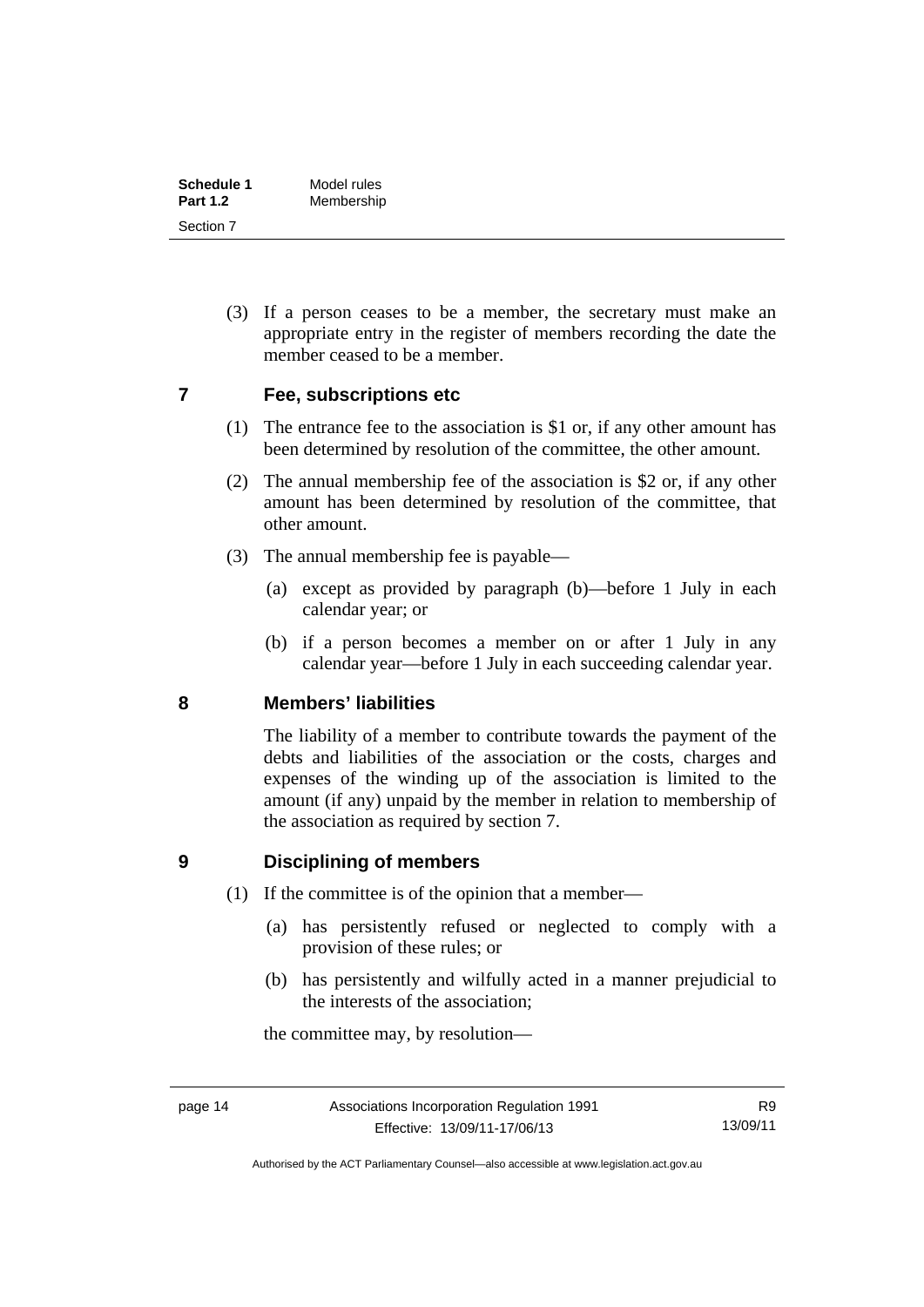Section 9

- (c) expel the member from the association; or
- (d) suspend the member from the rights and privileges of membership of the association that the committee may decide for a specified period.
- (2) A resolution of the committee under subsection (1) is of no effect unless the committee, at a meeting held not earlier than 14 days and not later than 28 days after service on the member of a notice under subsection (3), confirms the resolution in accordance with this section.
- (3) If the committee passes a resolution under subsection (1), the secretary must, as soon as practicable, serve a written notice on the member—
	- (a) setting out the resolution of the committee and the grounds on which it is based; and
	- (b) stating that the member may address the committee at a meeting to be held not earlier than 14 days and not later than 28 days after service of the notice; and
	- (c) stating the date, place and time of that meeting; and
	- (d) informing the member that the member may do either or both of the following:
		- (i) attend and speak at that meeting;
		- (ii) submit to the committee at or before the date of that meeting written representations relating to the resolution.
- (4) Subject to the [Act](http://www.legislation.act.gov.au/a/1991-46/default.asp), section 50, at a meeting of the committee mentioned in subsection (2), the committee must—
	- (a) give to the member mentioned in subsection (1) an opportunity to make oral representations; and
	- (b) give due consideration to any written representations submitted to the committee by that member at or before the meeting; and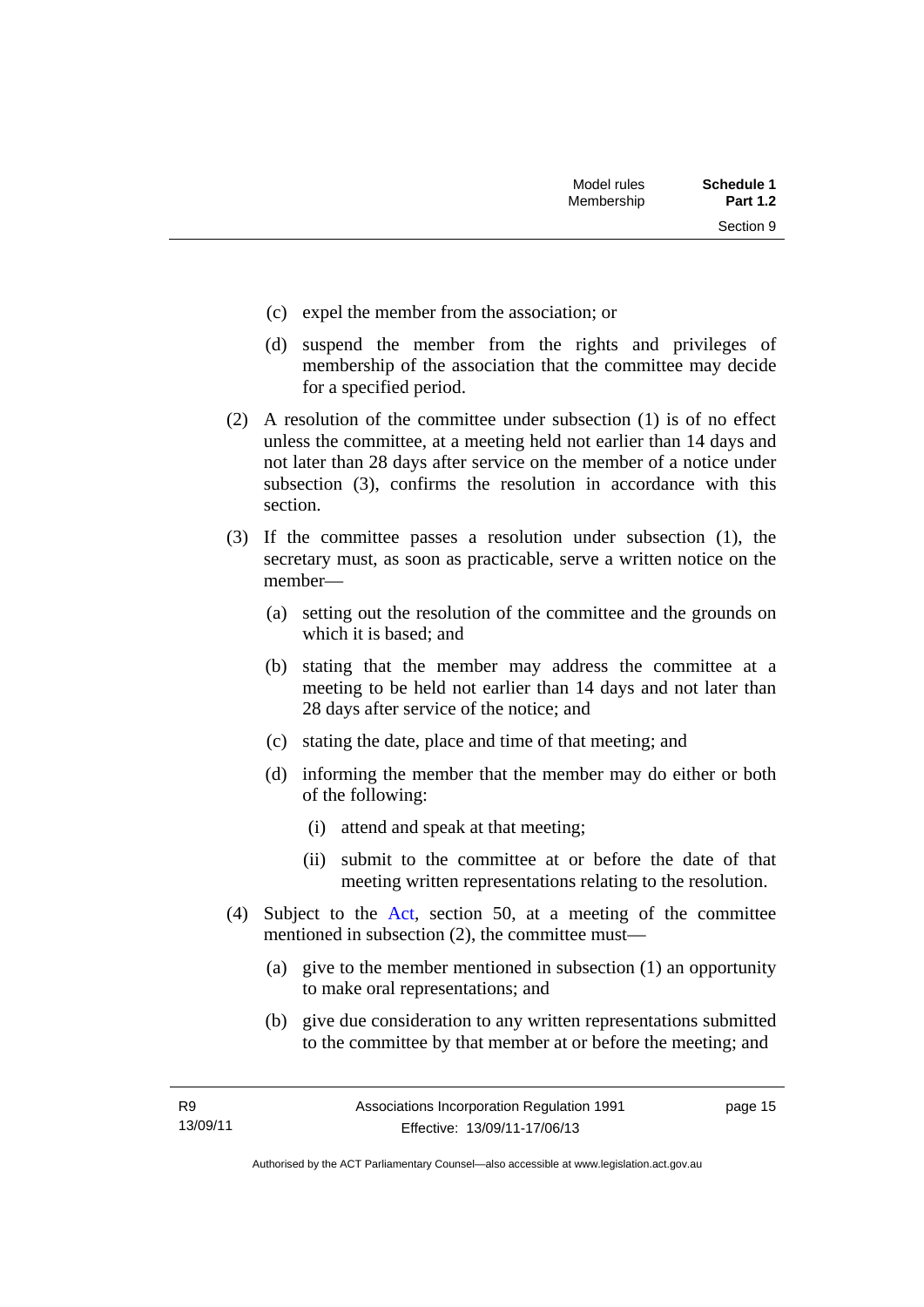| Schedule 1      | Model rules |
|-----------------|-------------|
| <b>Part 1.2</b> | Membership  |
| Section 10      |             |

- (c) by resolution decide whether to confirm or to revoke the resolution of the committee made under subsection (1).
- (5) If the committee confirms a resolution under subsection (4), the secretary must, within 7 days after that confirmation, by written notice inform the member of that confirmation and of the member's right of appeal under section 10.
- (6) A resolution confirmed by the committee under subsection (4) does not take effect—
	- (a) until the end of the period within which the member is entitled to appeal against the resolution if the member does not exercise the right of appeal within that period; or
	- (b) if within that period the member exercises the right of appeal—unless and until the association confirms the resolution in accordance with section 10 (4).

#### <span id="page-21-0"></span>**10 Right of appeal of disciplined member**

- (1) A member may appeal to the association in general meeting against a resolution of the committee that is confirmed under section 9 (4), within 7 days after notice of the resolution is served on the member, by lodging with the secretary a notice to that effect.
- (2) On receipt of a notice under subsection (1), the secretary must notify the committee which must call a general meeting of the association to be held within 21 days after the date when the secretary received the notice or as soon as possible after that date.
- (3) Subject to the [Act](http://www.legislation.act.gov.au/a/1991-46/default.asp), section 50, at a general meeting of the association called under subsection (2)—
	- (a) no business other than the question of the appeal may be transacted; and
	- (b) the committee and the member must be given the opportunity to make representations in relation to the appeal orally or in writing, or both; and

R9 13/09/11

Authorised by the ACT Parliamentary Counsel—also accessible at www.legislation.act.gov.au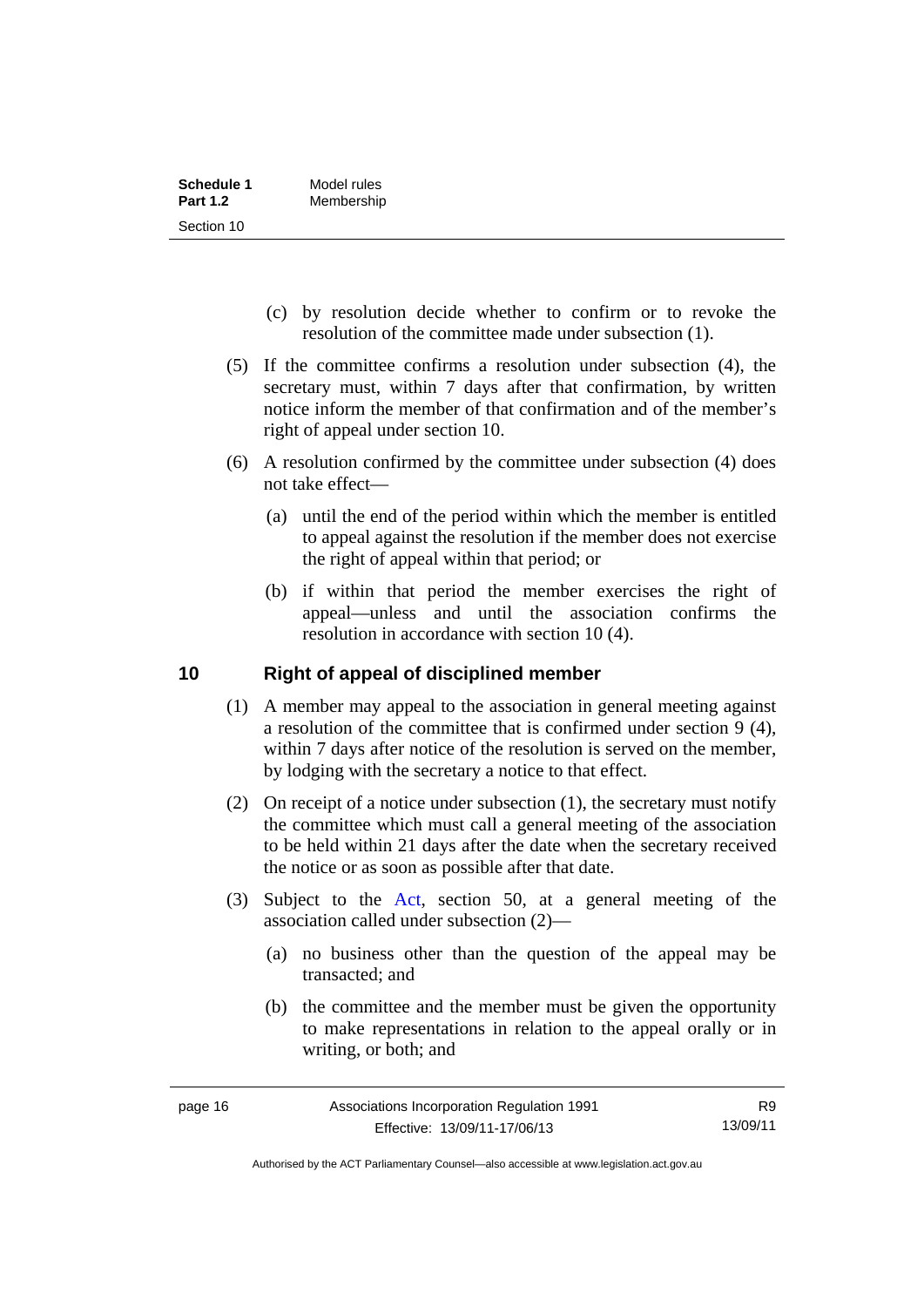| Model rules<br>Membership | Schedule 1<br><b>Part 1.2</b> |
|---------------------------|-------------------------------|
|                           | Section 10                    |

- (c) the members present must vote by secret ballot on the question of whether the resolution made under section 9 (4) should be confirmed or revoked.
- (4) If the meeting passes a special resolution in favour of the confirmation of the resolution made under section 9 (4), that resolution is confirmed.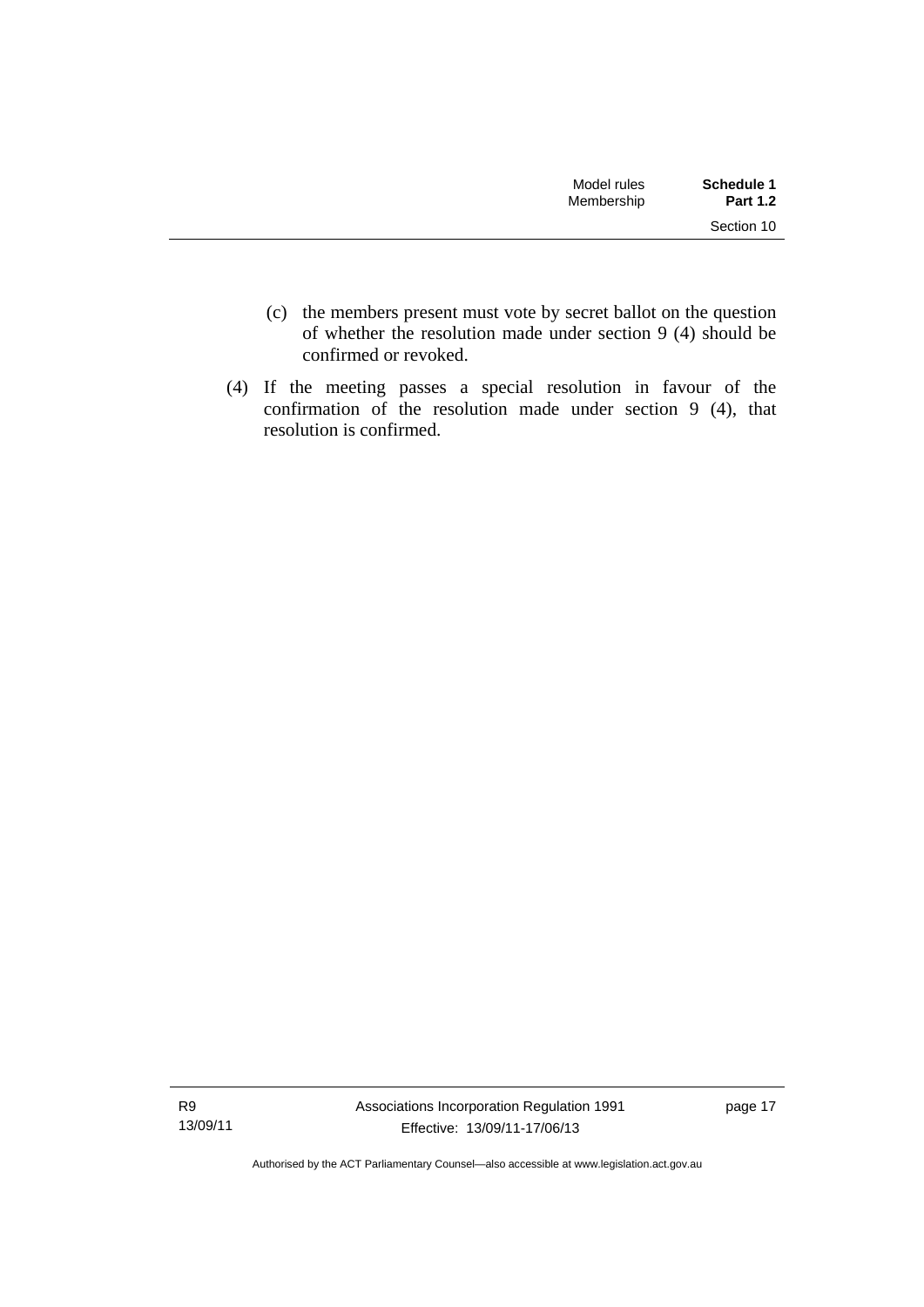| Schedule 1      | Model rules |
|-----------------|-------------|
| <b>Part 1.3</b> | Committee   |
| Section 11      |             |

# <span id="page-23-0"></span>**Part 1.3 Committee**

#### <span id="page-23-1"></span>**11 Powers of committee**

The committee, subject to the Act, the regulation, these rules, and to any resolution passed by the association in general meeting—

- (a) controls and manages the affairs of the association; and
- (b) may exercise all functions that may be exercised by the association other than those functions that are required by these rules to be exercised by the association in general meeting; and
- (c) has power to perform all acts and do all things that appear to the committee to be necessary or desirable for the proper management of the affairs of the association.

### <span id="page-23-2"></span>**12 Constitution and membership**

- (1) The committee consists of—
	- (a) the office-bearers of the association; and
	- (b) 3 ordinary committee members;

each of whom must be elected under section 13 or appointed in accordance with subsection (4).

- (2) The office-bearers of the association are—
	- (a) the president; and
	- (b) the vice-president; and
	- (c) the treasurer; and
	- (d) the secretary.
- (3) Each member of the committee holds office, subject to these rules, until the conclusion of the annual general meeting following the date of the member's election, but is eligible for re-election.

R9 13/09/11

Authorised by the ACT Parliamentary Counsel—also accessible at www.legislation.act.gov.au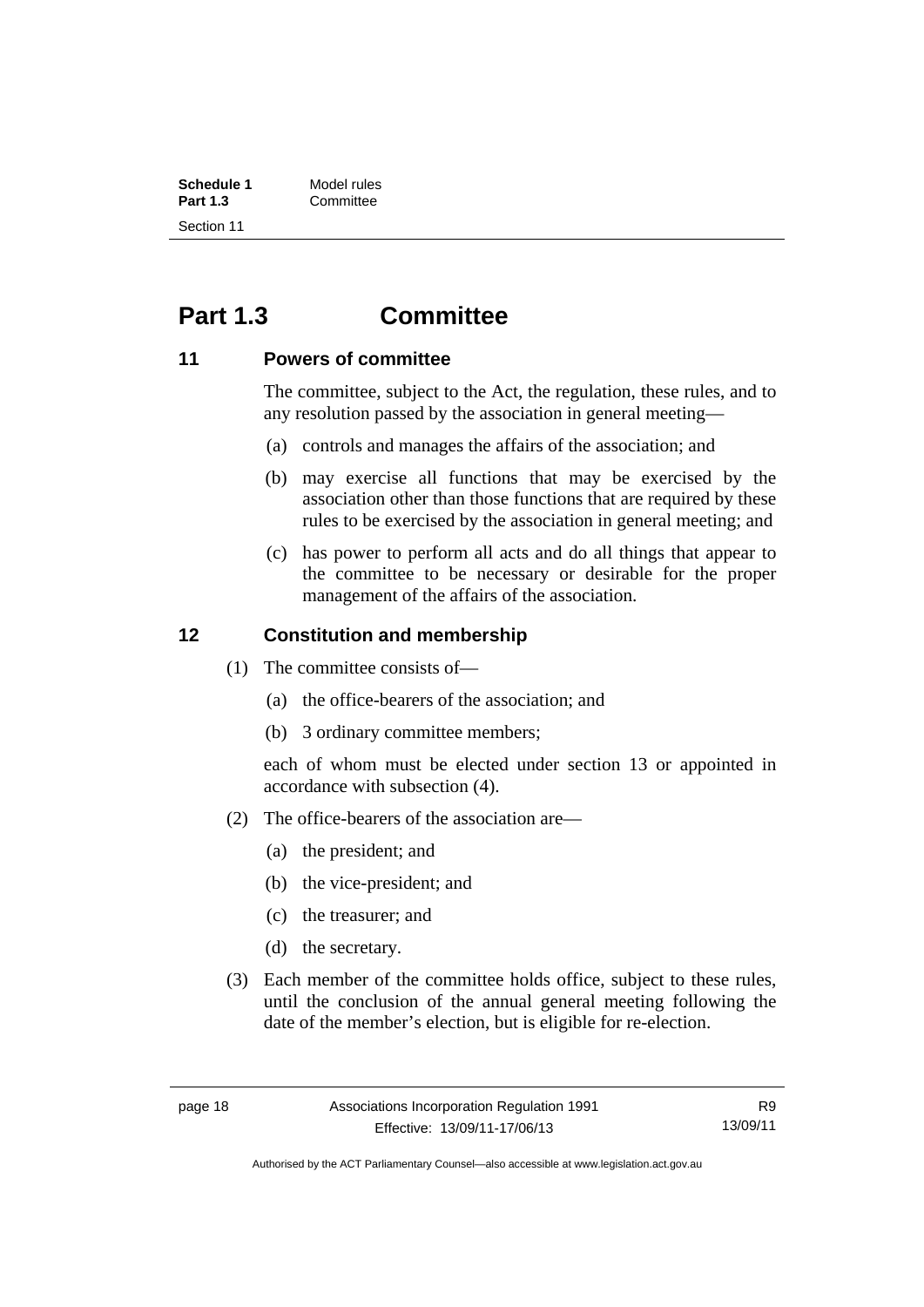| Schedule 1<br><b>Part 1.3</b> | Model rules<br>Committee |  |
|-------------------------------|--------------------------|--|
| Section 13                    |                          |  |

 (4) If there is a vacancy in the membership of the committee, the committee may appoint a member of the association to fill the vacancy and the member so appointed holds office, subject to these rules, until the conclusion of the next annual general meeting after the date of the appointment.

### <span id="page-24-0"></span>**13 Election of committee members**

- (1) Nominations of candidates for election as office-bearers of the association or as ordinary committee members—
	- (a) must be made in writing, signed by 2 members of the association and accompanied by the written consent of the candidate (which may be endorsed on the nomination form); and
	- (b) must be given to the secretary of the association not less than 7 days before the date fixed for the annual general meeting at which the election is to take place.
- (2) If insufficient nominations are received to fill all vacancies on the committee, the candidates nominated are taken to be elected and further nominations may be received at the annual general meeting.
- (3) If insufficient further nominations are received, any vacant positions remaining on the committee are taken to be vacancies.
- (4) If the number of nominations received is equal to the number of vacancies to be filled, the people nominated are taken to be elected.
- (5) If the number of nominations received exceeds the number of vacancies to be filled, a ballot must be held.
- (6) The ballot for the election of office-bearers and ordinary committee members must be conducted at the annual general meeting in the way the committee may direct.
- (7) A person is not eligible to simultaneously hold more than 1 position on the committee.

page 19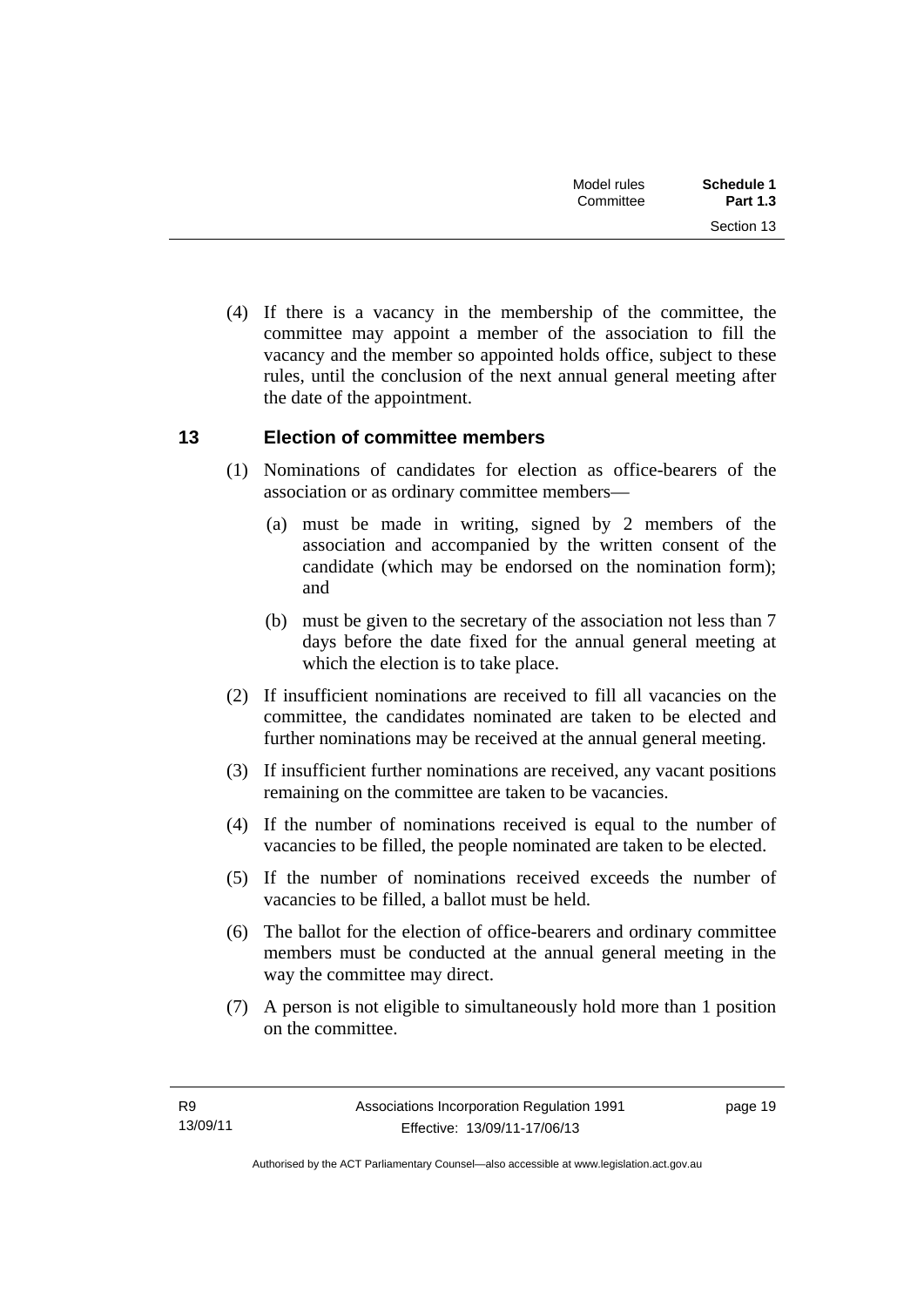| Schedule 1      | Model rules |
|-----------------|-------------|
| <b>Part 1.3</b> | Committee   |
| Section 14      |             |

### <span id="page-25-0"></span>**14 Secretary**

- (1) The secretary of the association must, as soon as practicable after being appointed as secretary, notify the association of his or her address.
- (2) The secretary must keep minutes of—
	- (a) all elections and appointments of office-bearers and ordinary committee members; and
	- (b) the names of members of the committee present at a committee meeting or a general meeting; and
	- (c) all proceedings at committee meetings and general meetings.
- (3) Minutes of proceedings at a meeting must be signed by the person presiding at the meeting or by the person presiding at the next succeeding meeting.

#### <span id="page-25-1"></span>**15 Treasurer**

- (1) The treasurer of the association must—
	- (a) collect and receive all amounts owing to the association and make all payments authorised by the association; and
	- (b) keep correct accounts and books showing the financial affairs of the association with full details of all receipts and expenditure connected with the activities of the association.

#### <span id="page-25-2"></span>**16 Vacancies**

For these rules, a vacancy in the office of a member of the committee happens if the member—

- (a) dies; or
- (b) ceases to be a member of the association; or
- (c) resigns the office; or

Authorised by the ACT Parliamentary Counsel—also accessible at www.legislation.act.gov.au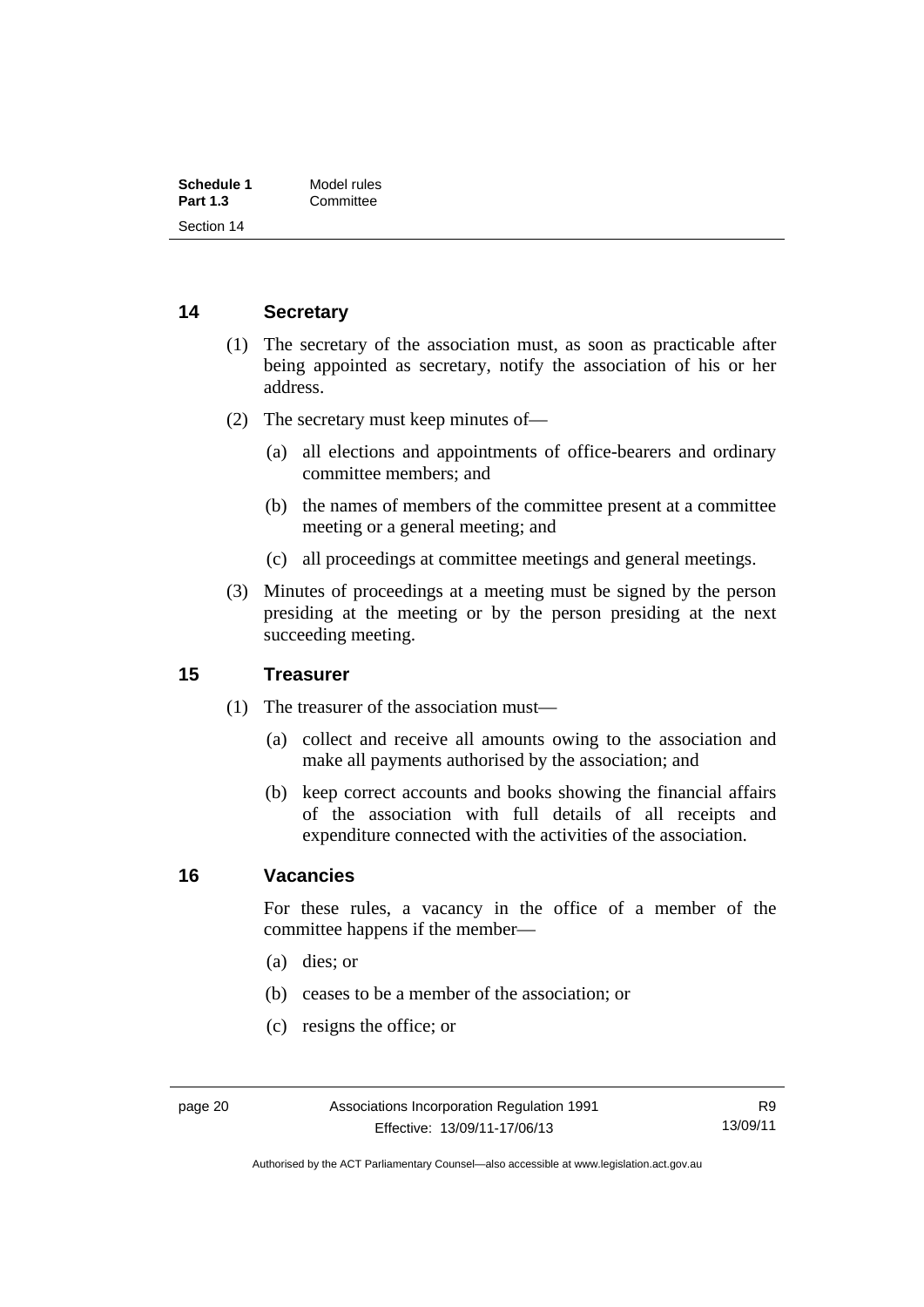| Schedule 1<br><b>Part 1.3</b> | Model rules<br>Committee |  |
|-------------------------------|--------------------------|--|
| Section 17                    |                          |  |

- (d) is removed from office under section 17 (Removal of committee members); or
- (e) becomes bankrupt or personally insolvent; or
- (f) suffers from mental or physical incapacity; or
- (g) is disqualified from office under the [Act](http://www.legislation.act.gov.au/a/1991-46/default.asp), section 63 (1); or
- (h) is subject to a disqualification order under the [Act](http://www.legislation.act.gov.au/a/1991-46/default.asp), section 63A; or
- (i) is absent without the consent of the committee from all meetings of the committee held during a period of 6 months.

### <span id="page-26-0"></span>**17 Removal of committee members**

The association in general meeting may by resolution, subject to the [Act](http://www.legislation.act.gov.au/a/1991-46/default.asp), section 50, remove any member of the committee from the office of member of the committee before the end of the member's term of office.

#### <span id="page-26-1"></span>**18 Committee meetings and quorum**

- (1) The committee must meet at least 3 times in each calendar year at the place and time that the committee may decide.
- (2) Additional meetings of the committee may be called by any member of the committee.
- (3) Oral or written notice of a meeting of the committee must be given by the secretary to each member of the committee at least 48 hours (or any other period that may be unanimously agreed on by the members of the committee) before the time appointed for the holding of the meeting.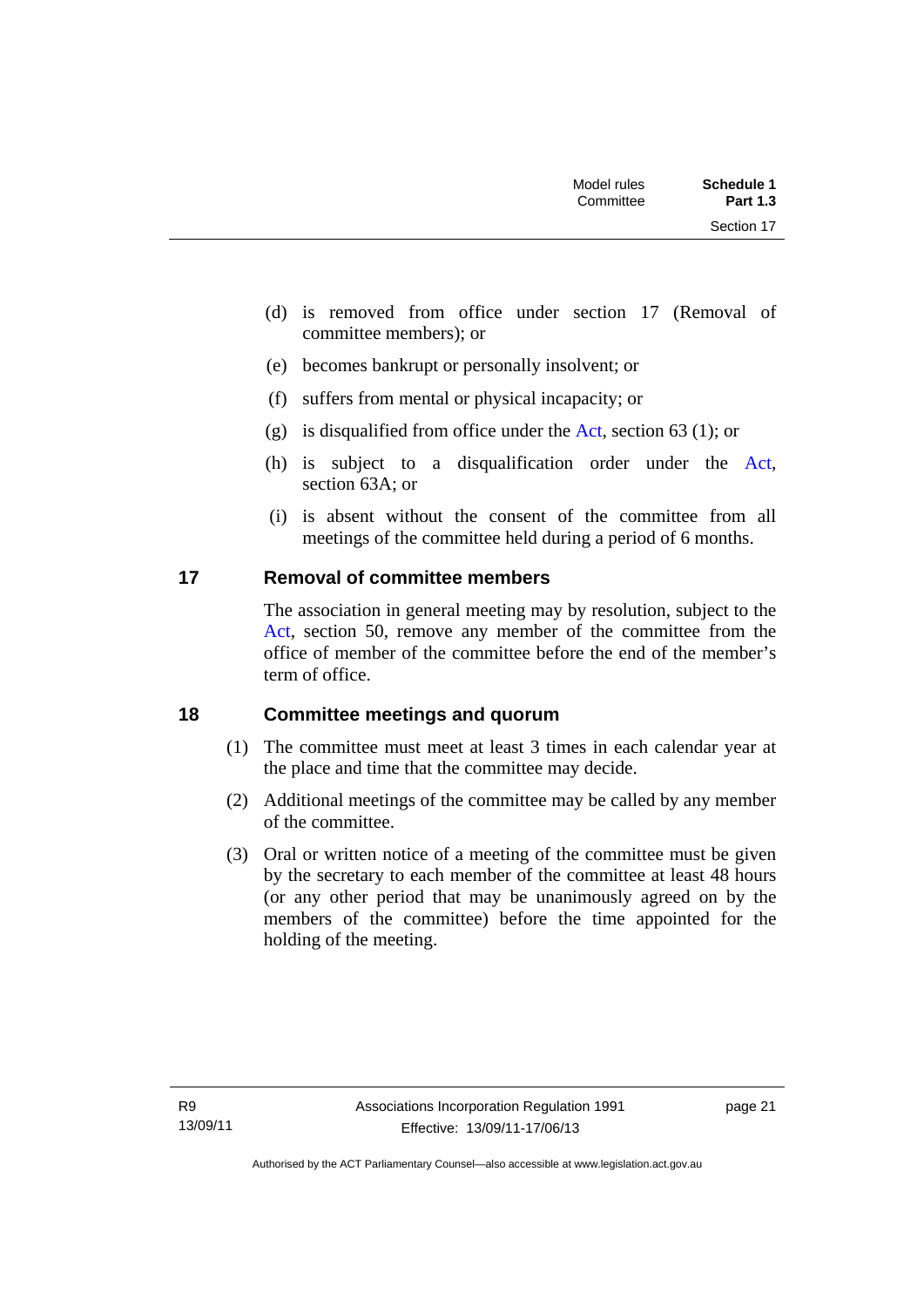| Schedule 1      | Model rules |
|-----------------|-------------|
| <b>Part 1.3</b> | Committee   |
| Section 19      |             |

- (4) Notice of a meeting given under subsection (3) must specify the general nature of the business to be transacted at the meeting and no business other than that business may be transacted at the meeting, except business that the committee members present at the meeting unanimously agree to treat as urgent business.
- (5) Any 3 members of the committee constitute a quorum for the transaction of the business of a meeting of the committee.
- (6) No business may be transacted by the committee unless a quorum is present and, if within half an hour after the time appointed for the meeting a quorum is not present, the meeting stands adjourned to the same place and at the same hour of the same day in the following week.
- (7) If at the adjourned meeting a quorum is not present within half an hour after the time appointed for the meeting, the meeting is dissolved.
- (8) At meetings of the committee—
	- (a) the president or, in the absence of the president, the vicepresident presides; or
	- (b) if the president and the vice-president are absent—1 of the remaining members of the committee may be chosen by the members present to preside.

#### <span id="page-27-0"></span>**19 Delegation by committee to subcommittee**

- (1) The committee may, in writing, delegate to 1 or more subcommittees (consisting of the member or members of the association that the committee considers appropriate) the exercise of the functions of the committee that are specified in the instrument, other than—
	- (a) this power of delegation; and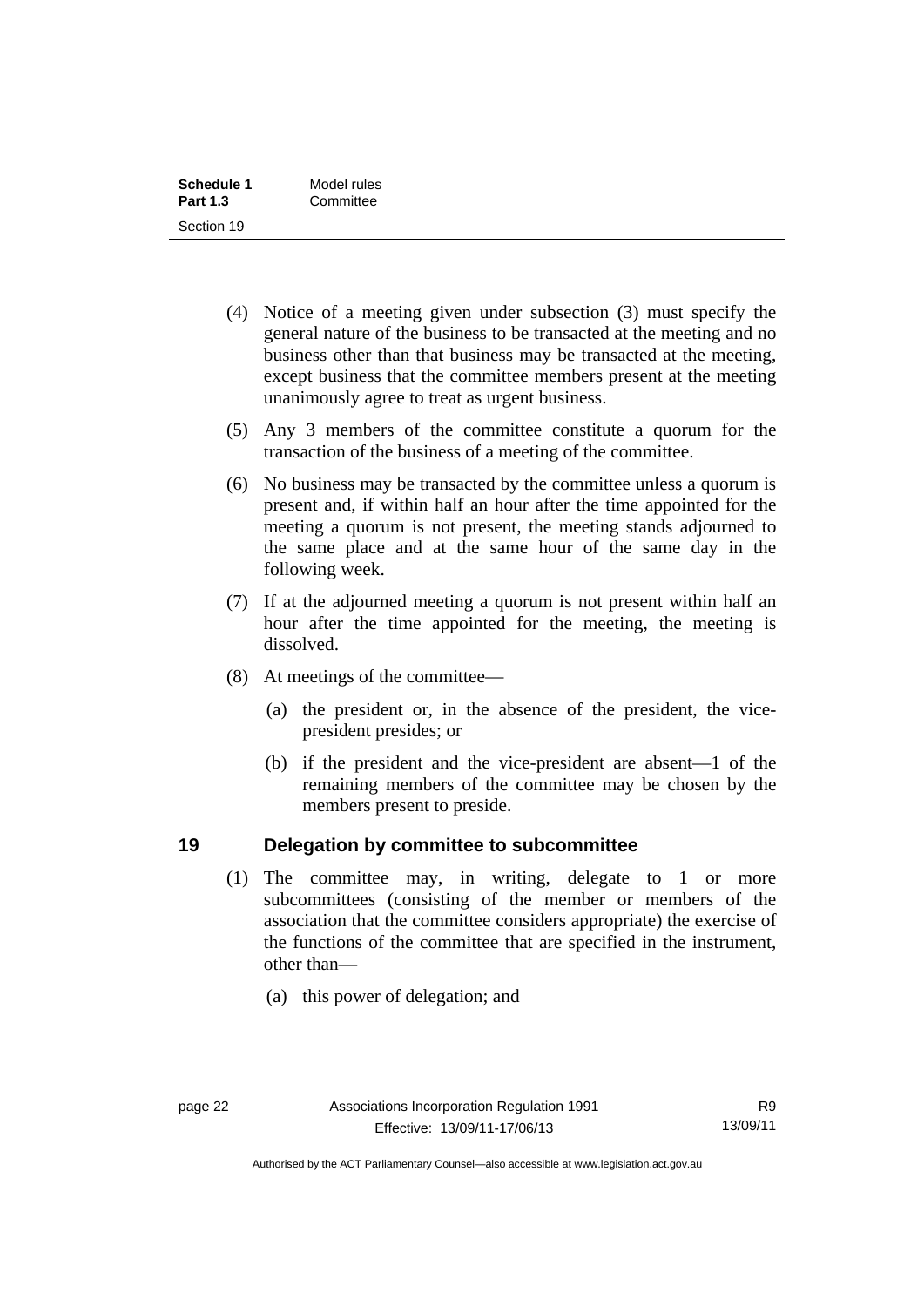| Model rules<br>Committee | <b>Schedule 1</b><br><b>Part 1.3</b> |
|--------------------------|--------------------------------------|
|                          | Section 20                           |

- (b) a function that is a function imposed on the committee by the Act, by any other Territory law, or by resolution of the association in general meeting.
- (2) A function, the exercise of which has been delegated to a subcommittee under this section may, while the delegation remains unrevoked, be exercised from time to time by the subcommittee in accordance with the terms of the delegation.
- (3) A delegation under this section may be made subject to any conditions or limitations about the exercise of any function, or about time or circumstances, that may be specified in the instrument of delegation.
- (4) Despite any delegation under this section, the committee may continue to exercise any function delegated.
- (5) Any act or thing done or suffered by a subcommittee acting in the exercise of a delegation under this section has the same force and effect as it would have if it had been done or suffered by the committee.
- (6) The committee may, in writing, revoke wholly or in part any delegation under this section.
- (7) A subcommittee may meet and adjourn as it considers appropriate.

# <span id="page-28-0"></span>**20 Voting and decisions**

- (1) Questions arising at a meeting of the committee or of any subcommittee appointed by the committee are decided by a majority of the votes of members of the committee or subcommittee present at the meeting.
- (2) Each member present at a meeting of the committee or of any subcommittee appointed by the committee (including the person presiding at the meeting) is entitled to 1 vote but, if the votes on any question are equal, the person presiding may exercise a second or casting vote.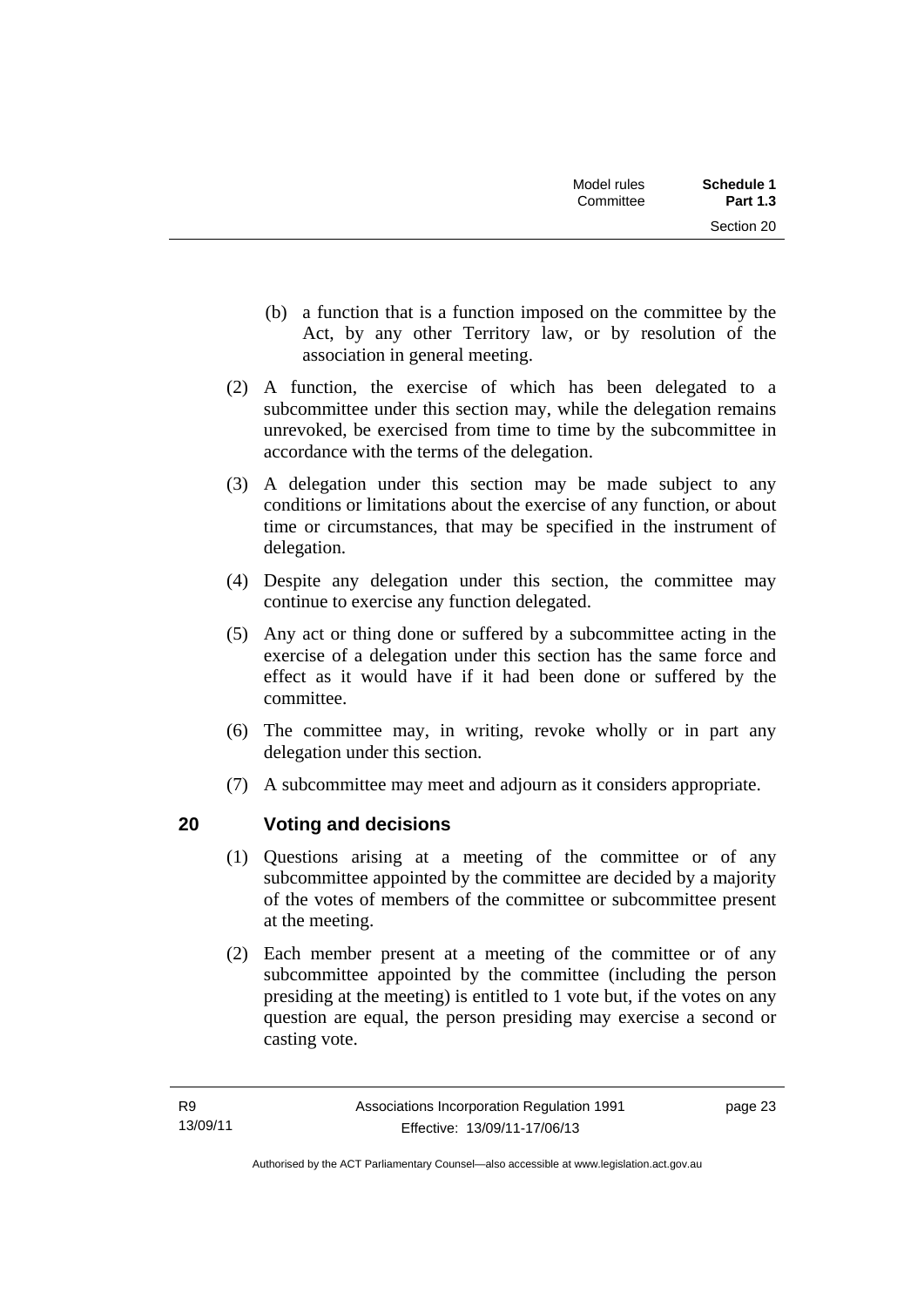**Schedule 1** Model rules<br>**Part 1.4** General me **General meetings** Section 21

# <span id="page-29-0"></span>**Part 1.4 General meetings**

### <span id="page-29-1"></span>**21 Annual general meetings—holding of**

- (1) With the exception of the first annual general meeting of the association, the association must, at least once in each calendar year and within 5 months after the end of each financial year of the association, call an annual general meeting of its members.
- (2) The association must hold its first annual general meeting—
	- (a) within 18 months after its incorporation under the Act; and
	- (b) within 5 months after the end of the first financial year of the association.
- (3) Subsections (1) and (2) have effect subject to the powers of the registrar-general under the [Act,](http://www.legislation.act.gov.au/a/1991-46/default.asp) section 120 in relation to extensions of time.

#### <span id="page-29-2"></span>**22 Annual general meetings—calling of and business at**

- (1) The annual general meeting of the association must, subject to the Act, be called on the date and at the place and time that the committee considers appropriate.
- (2) In addition to any other business that may be transacted at an annual general meeting, the business of an annual general meeting is—
	- (a) to confirm the minutes of the last annual general meeting and of any general meeting held since that meeting; and
	- (b) to receive from the committee reports on the activities of the association during the last financial year; and
	- (c) to elect members of the committee, including office-bearers; and
	- (d) to receive and consider the statement of accounts and the reports that are required to be submitted to members under the [Act](http://www.legislation.act.gov.au/a/1991-46/default.asp), section 73 (1).

R9 13/09/11

Authorised by the ACT Parliamentary Counsel—also accessible at www.legislation.act.gov.au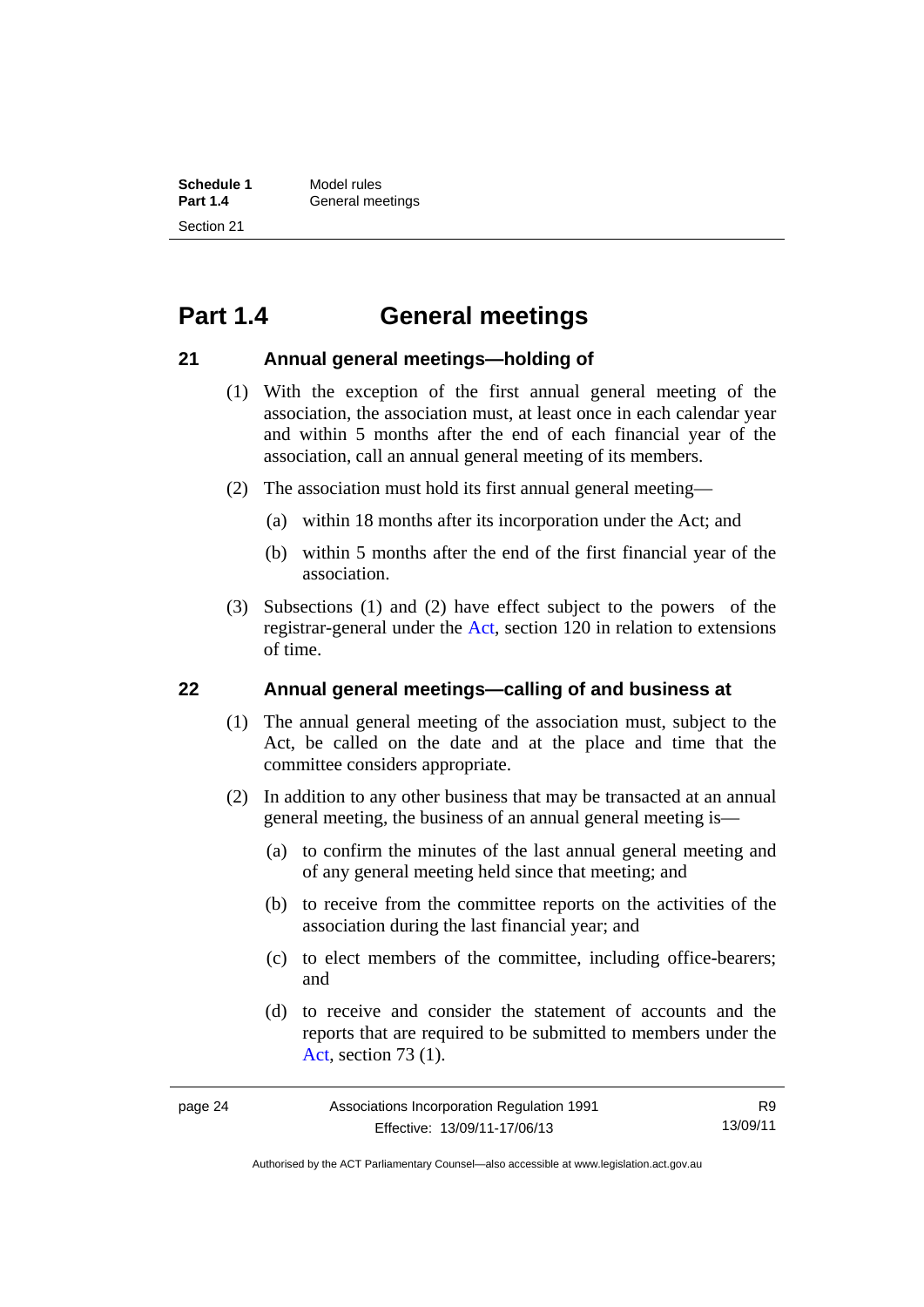- (3) An annual general meeting must be specified as such in the notice calling it in accordance with section 24 (Notice).
- (4) An annual general meeting must be conducted in accordance with the provisions of this part.

## <span id="page-30-0"></span>**23 General meetings—calling of**

- (1) The committee may, whenever it considers appropriate, call a general meeting of the association.
- (2) The committee must, on the requisition in writing of not less than 5% of the total number of members, call a general meeting of the association.
- (3) A requisition of members for a general meeting—
	- (a) must state the purpose or purposes of the meeting; and
	- (b) must be signed by the members making the requisition; and
	- (c) must be lodged with the secretary; and
	- (d) may consist of several documents in a similar form, each signed by 1 or more of the members making the requisition.
- (4) If the committee fails to call a general meeting within 1 month after the date when a requisition of members for the meeting is lodged with the secretary, any 1 or more of the members who made the requisition may call a general meeting to be held not later than 3 months after that date.
- (5) A general meeting called by a member or members mentioned in subsection (4) must be called as nearly as is practicable in the same way as general meetings are called by the committee and any member who thereby incurs expense is entitled to be reimbursed by the association for any reasonable expense so incurred.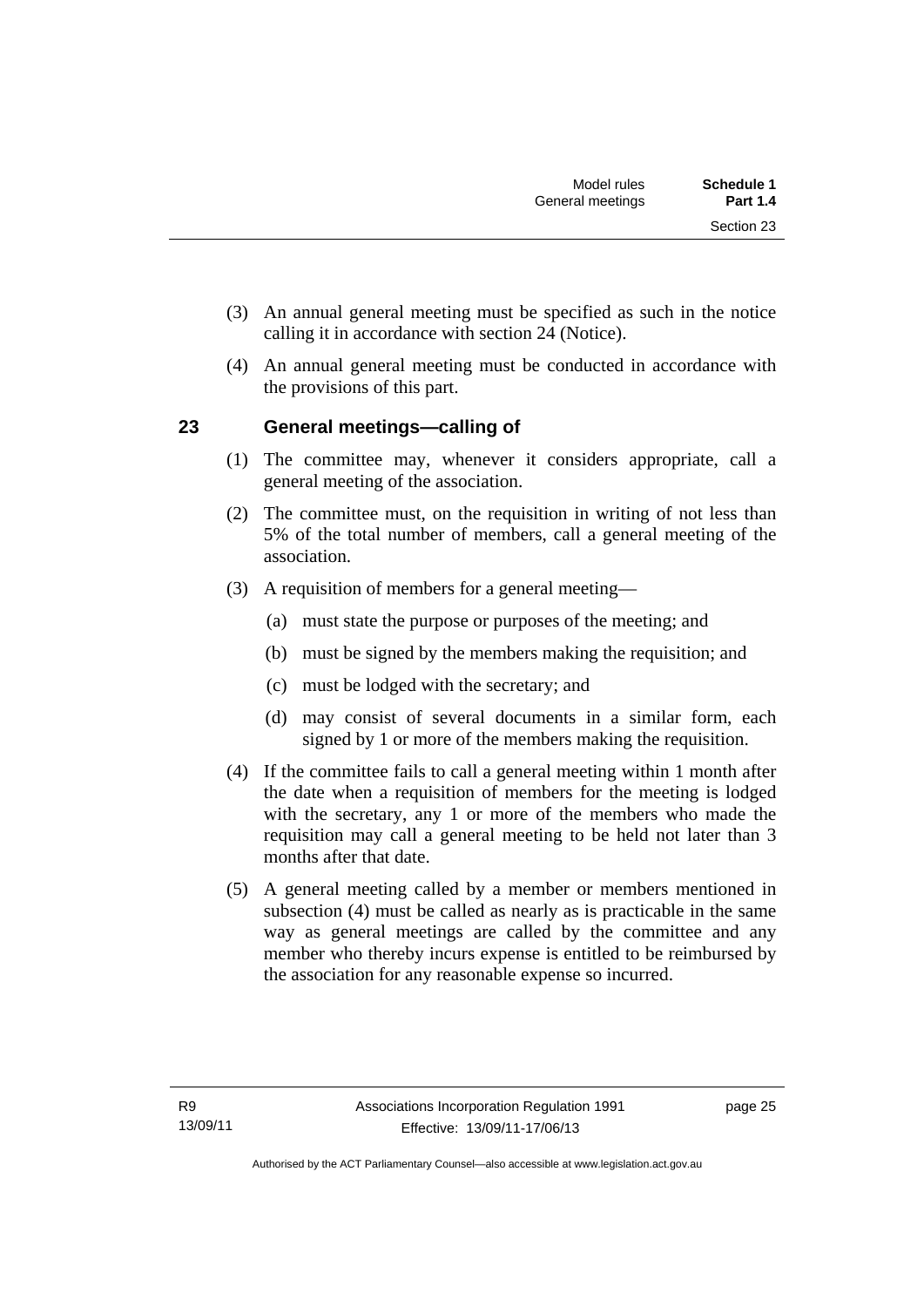#### <span id="page-31-0"></span>**24 Notice**

- (1) Except if the nature of the business proposed to be dealt with at a general meeting requires a special resolution of the association, the secretary must, at least 14 days before the date fixed for the holding of the general meeting, send by prepaid post to each member at the member's address appearing in the register of members, a notice specifying the place, date and time of the meeting and the nature of the business proposed to be transacted at the meeting.
- (2) If the nature of the business proposed to be dealt with at a general meeting requires a special resolution of the association, the secretary must, at least 21 days before the date fixed for the holding of the general meeting, send notice to each member in the way provided in subsection (1) specifying, in addition to the matter required under that subsection, the intention to propose the resolution as a special resolution.
- (3) No business other than that specified in the notice calling a general meeting may be transacted at the meeting except, for an annual general meeting, business that may be transacted under section 22 (2).
- (4) A member desiring to bring any business before a general meeting may give written notice of that business to the secretary who must include that business in the next notice calling a general meeting given after receipt of the notice from the member.

### <span id="page-31-1"></span>**25 General meetings—procedure and quorum**

- (1) No item of business may be transacted at a general meeting unless a quorum of members entitled under these rules to vote is present during the time the meeting is considering that item.
- (2) Five members present in person (who are entitled under these rules to vote at a general meeting) constitute a quorum for the transaction of the business of a general meeting.

Authorised by the ACT Parliamentary Counsel—also accessible at www.legislation.act.gov.au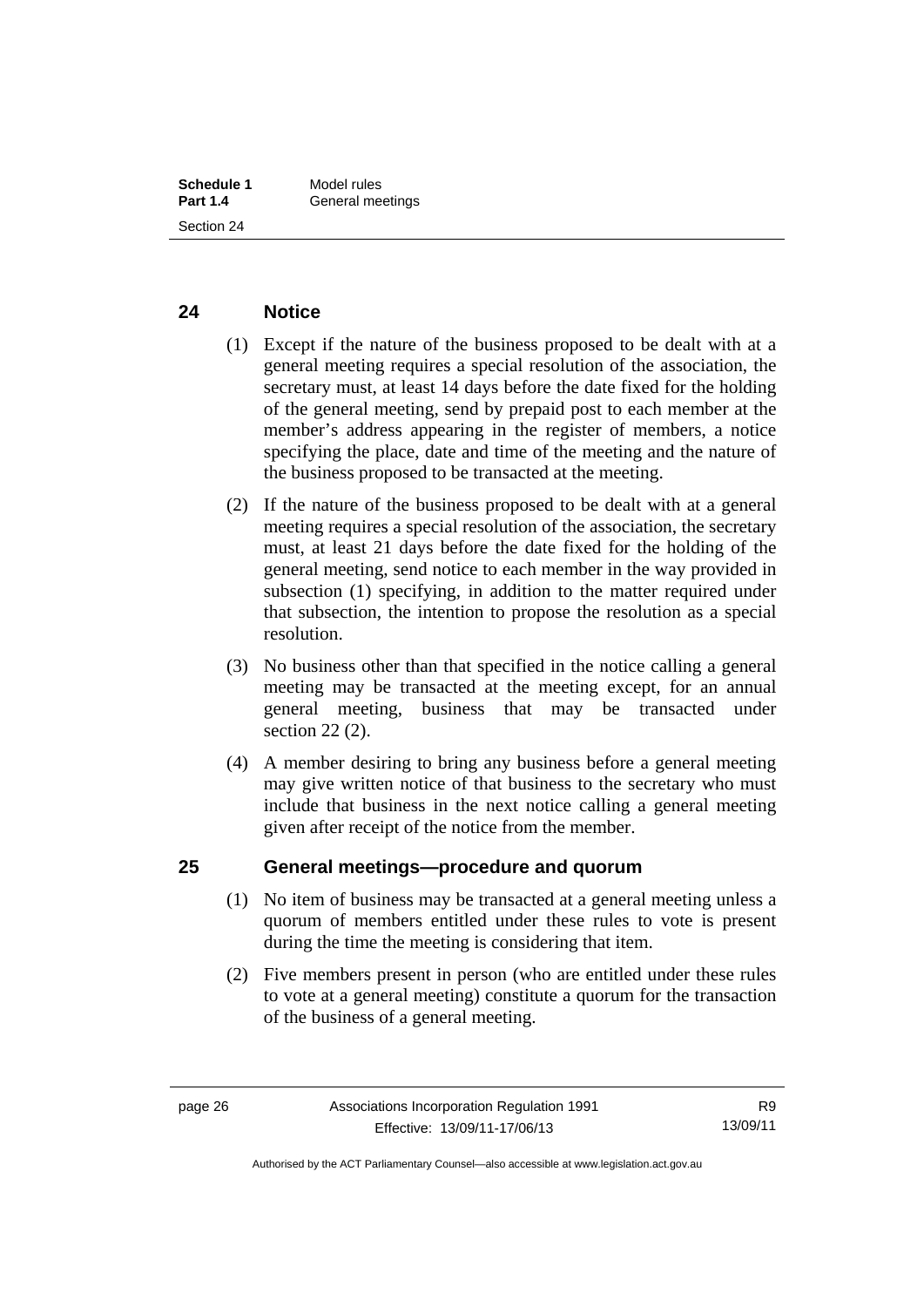- (3) If within 30 minutes after the appointed time for the start of a general meeting a quorum is not present, the meeting if called on the requisition of members is dissolved and in any other case stands adjourned to the same day in the following week at the same time and (unless another place is specified at the time of adjournment by the person presiding at the meeting or communicated by written notice to members given before the day to which the meeting is adjourned) at the same place.
- (4) If at the adjourned meeting a quorum is not present within 30 minutes after the time appointed for the start of the meeting, the members present (being not less than 3) constitute a quorum.

# <span id="page-32-0"></span>**26 Presiding member**

- (1) The president, or in the absence of the president, the vice-president, presides at each general meeting of the association.
- (2) If the president and the vice-president are absent from a general meeting, the members present must elect 1 of their number to preside at the meeting.

# <span id="page-32-1"></span>**27 Adjournment**

- (1) The person presiding at a general meeting at which a quorum is present may, with the consent of the majority of members present at the meeting, adjourn the meeting from time to time and place to place, but no business may be transacted at an adjourned meeting other than the business left unfinished at the meeting at which the adjournment took place.
- (2) If a general meeting is adjourned for 14 days or more, the secretary must give written or oral notice of the adjourned meeting to each member of the association stating the place, date and time of the meeting and the nature of the business to be transacted at the meeting.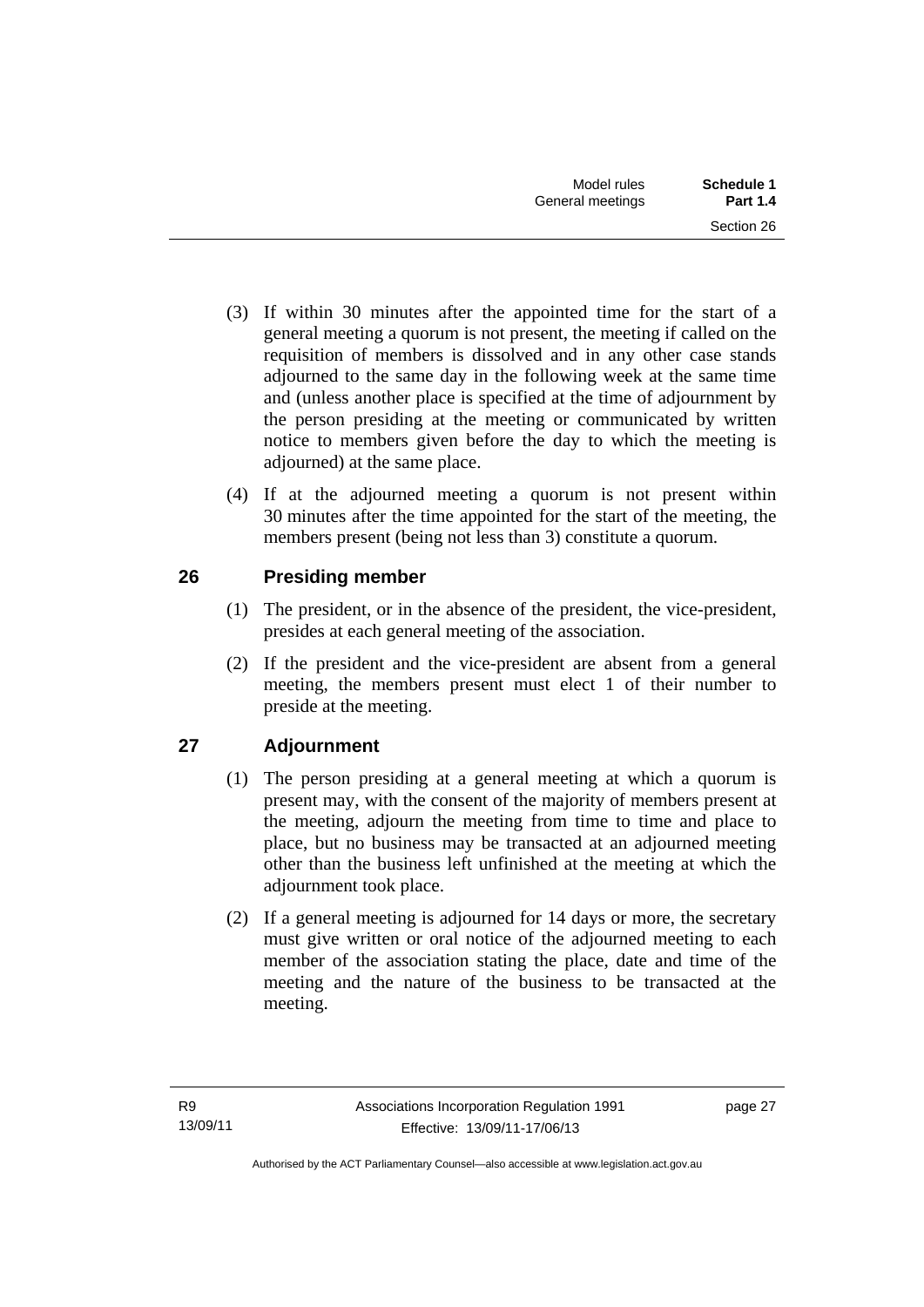| Schedule 1      | Model rules      |
|-----------------|------------------|
| <b>Part 1.4</b> | General meetings |
| Section 28      |                  |

 (3) Except as provided in subsections (1) and (2), notice of an adjournment of a general meeting or of the business to be transacted at an adjourned meeting is not required to be given.

#### <span id="page-33-0"></span>**28 Making of decisions**

- (1) A question arising at a general meeting of the association is to be decided on a show of hands and, unless before or on the declaration of the show of hands a poll is demanded, a declaration by the person presiding that a resolution has, on a show of hands, been carried or carried unanimously or carried by a particular majority or lost, or an entry to that effect in the minute book of the association, is evidence of the fact without proof of the number or proportion of the votes recorded in favour of or against that resolution.
- (2) At a general meeting of the association, a poll may be demanded by the person presiding or by not less than 3 members present in person or by proxy at the meeting.
- (3) If the poll is demanded at a general meeting, the poll must be taken—
	- (a) immediately if the poll relates to the election of the person to preside at the meeting or to the question of an adjournment; or
	- (b) in any other case—in the way and at the time before the close of the meeting that the person presiding directs, and the resolution of the poll on the matter is taken to be the resolution of the meeting on that matter.

## <span id="page-33-1"></span>**29 Voting**

- (1) Subject to subsection (3), on any question arising at a general meeting of the association a member has 1 vote only.
- (2) All votes must be given personally or by proxy but no member may hold more than 5 proxies.

Authorised by the ACT Parliamentary Counsel—also accessible at www.legislation.act.gov.au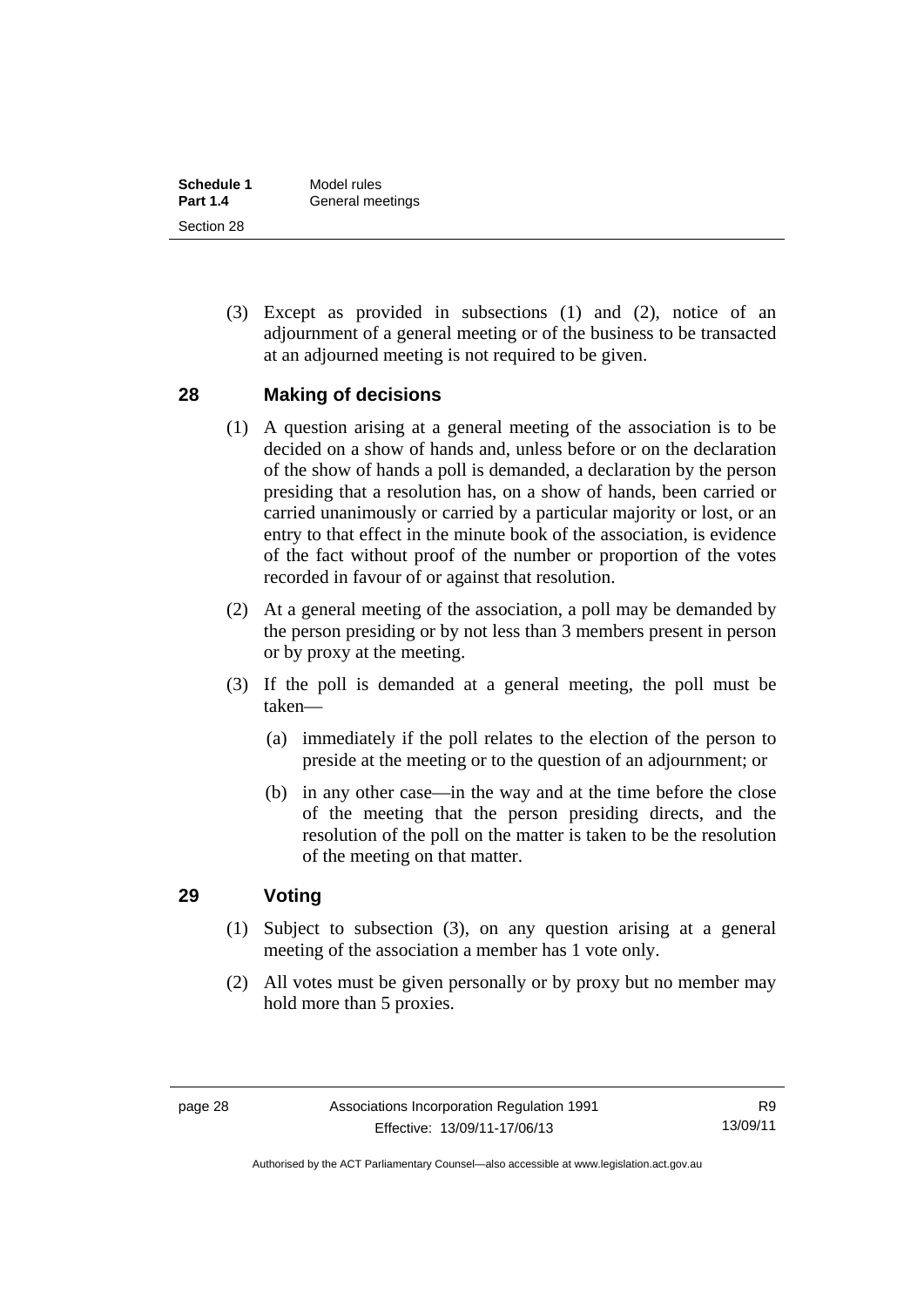- (3) If the votes on a question at a general meeting are equal, the person presiding is entitled to exercise a second or casting vote.
- (4) A member or proxy is not entitled to vote at any general meeting of the association unless all money due and payable by the member or proxy to the association has been paid, other than the amount of the annual subscription payable for the then current year.

## <span id="page-34-0"></span>**30 Appointment of proxies**

- (1) Each member is entitled to appoint another member as proxy by notice given to the secretary no later than 24 hours before the time of the meeting for which the proxy is appointed.
- (2) The notice appointing the proxy must be in the form set out in appendix 2.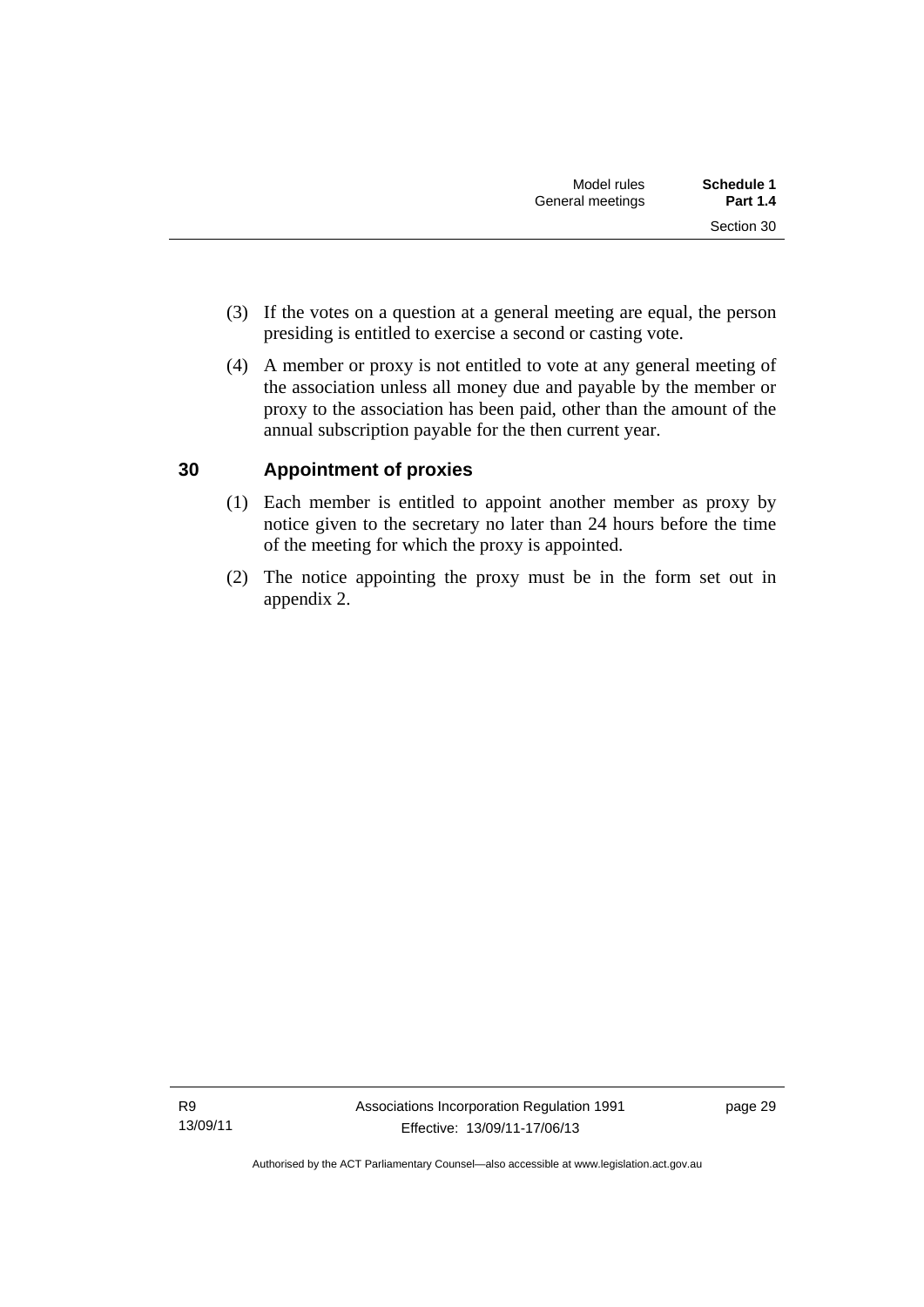# <span id="page-35-0"></span>**Part 1.5 Miscellaneous**

### <span id="page-35-1"></span>**31 Funds—source**

- (1) The funds of the association must be derived from entrance fees and annual subscriptions of members, donations and, subject to any resolution passed by the association in general meeting and subject to the [Act](http://www.legislation.act.gov.au/a/1991-46/default.asp), section 114, any other sources that the committee decides.
- (2) All money received by the association must be deposited as soon as practicable and without deduction to the credit of the association's bank account.
- (3) The association must, as soon as practicable after receiving any money, issue an appropriate receipt.

### <span id="page-35-2"></span>**32 Funds—management**

- (1) Subject to any resolution passed by the association in general meeting, the funds of the association must be used for the objects of the association in the way that the committee decides.
- (2) All cheques, drafts, bills of exchange, promissory notes and other negotiable instruments must be signed by any 2 members of the committee or employees of the association, being members of the committee or employees authorised to do so by the committee.

### <span id="page-35-3"></span>**33 Alteration of objects and rules**

Neither the objects of the association mentioned in the [Act](http://www.legislation.act.gov.au/a/1991-46/default.asp), section 29 nor these rules may be altered except in accordance with the Act.

Authorised by the ACT Parliamentary Counsel—also accessible at www.legislation.act.gov.au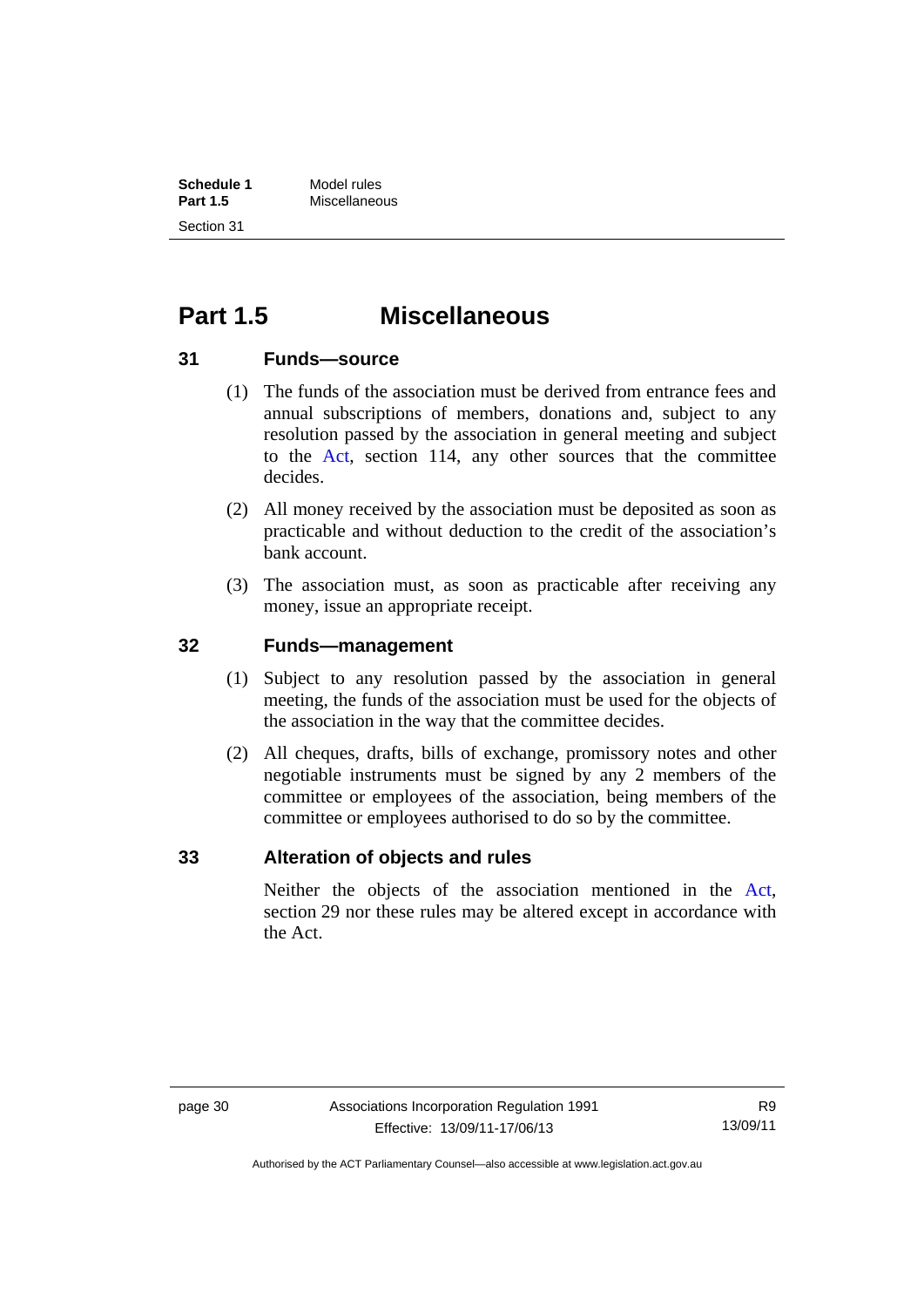Section 34

### <span id="page-36-0"></span>**34 Common seal**

- (1) The common seal of the association must be kept in the custody of the secretary.
- (2) The common seal must not be attached to any instrument except by the authority of the committee and the attaching of the common seal must be attested by the signatures either of 2 members of the committee or of 1 member of the committee and of the secretary.

### <span id="page-36-1"></span>**35 Custody of books**

Subject to the Act, the regulation and these rules, the secretary must keep in his or her custody or under his or her control all records, books, and other documents relating to the association.

#### <span id="page-36-2"></span>**36 Inspection of books**

The records, books and other documents of the association must be open to inspection at a place in the ACT, free of charge, by a member of the association at any reasonable hour.

#### <span id="page-36-3"></span>**37 Service of notice**

For these rules, the association may serve a notice on a member by sending it by post to the member at the member's address shown in the register of members.

*Note* For how documents may be served, see the [Legislation Act,](http://www.legislation.act.gov.au/a/2001-14) pt 19.5.

#### <span id="page-36-4"></span>**38 Surplus property**

- (1) At the first general meeting of the association, the association must pass a special resolution nominating—
	- (a) another association for the [Act](http://www.legislation.act.gov.au/a/1991-46/default.asp), section 92 (1) (a); or
	- (b) a fund, authority or institution for the [Act](http://www.legislation.act.gov.au/a/1991-46/default.asp), section 92 (1) (b);

in which it is to vest its surplus property in the event of the dissolution or winding up of the association.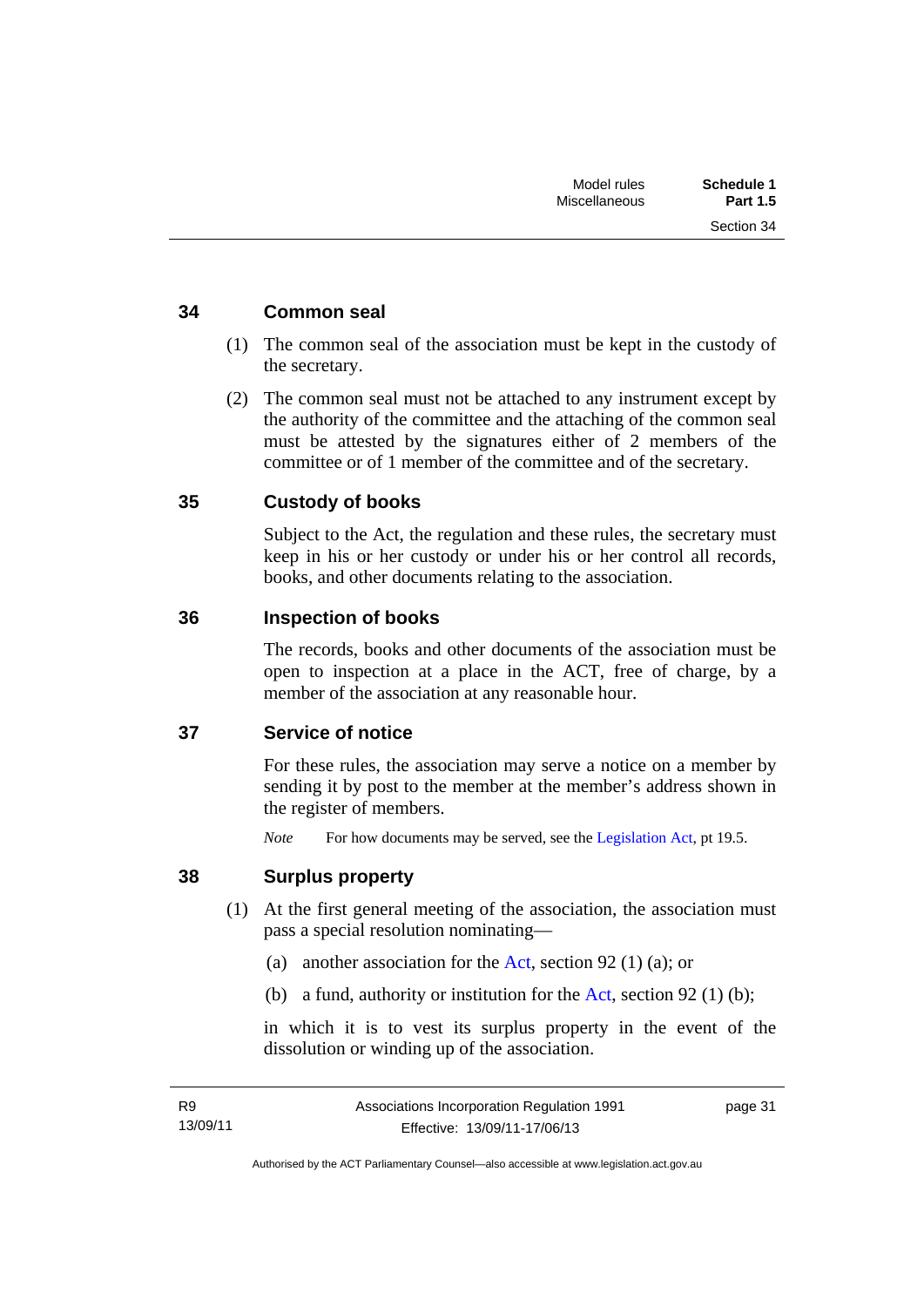| Schedule 1      | Model rules   |
|-----------------|---------------|
| <b>Part 1.5</b> | Miscellaneous |
| Section 38      |               |

 (2) An association nominated under subsection (1) (a) must fulfil the requirements specified in the [Act](http://www.legislation.act.gov.au/a/1991-46/default.asp), section 92 (2).

page 32 Associations Incorporation Regulation 1991 Effective: 13/09/11-17/06/13

R9 13/09/11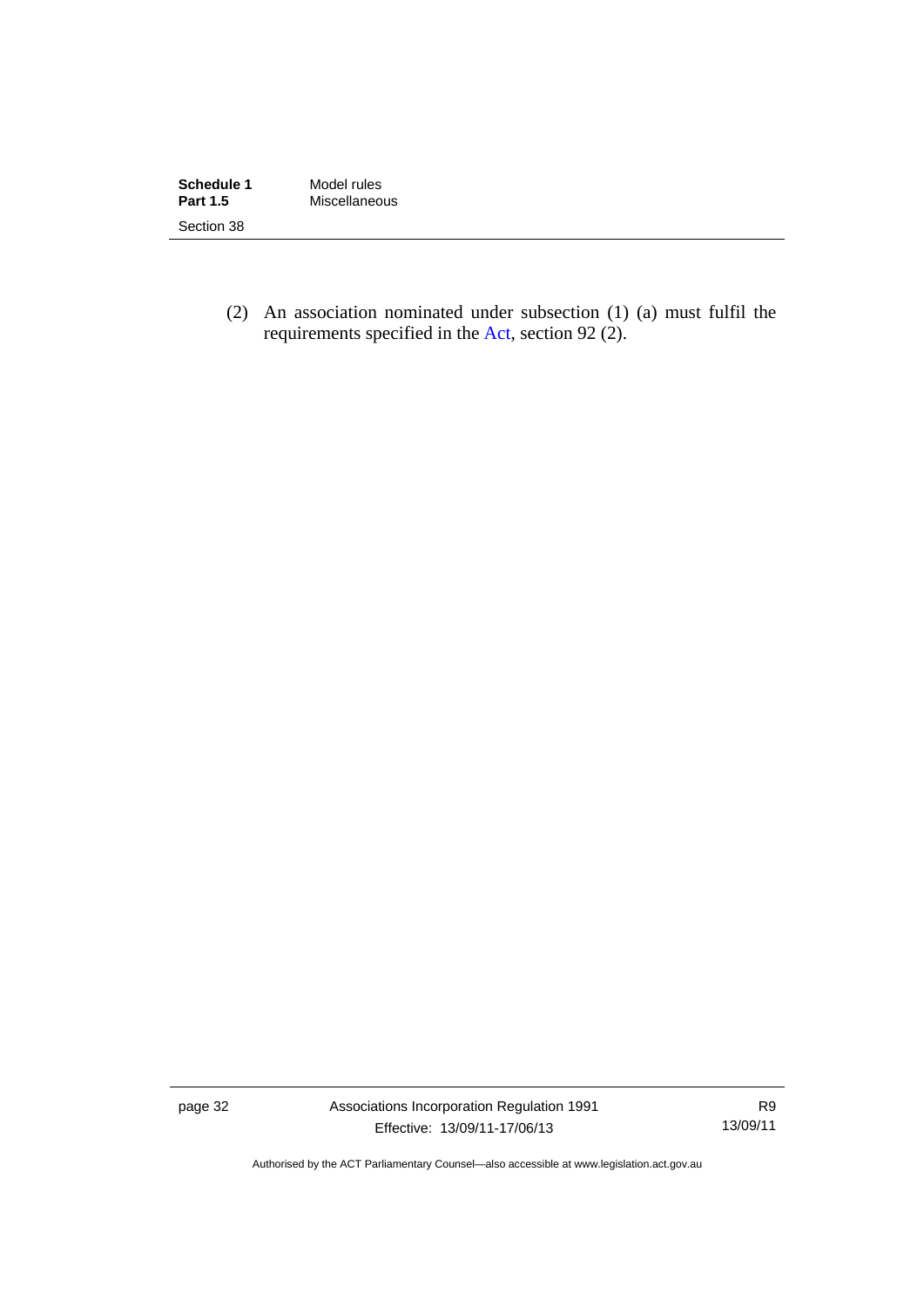# <span id="page-38-0"></span>**Appendix 1**

| (see s $3(1)$ )<br>Application for membership of association                                                                                                                         |
|--------------------------------------------------------------------------------------------------------------------------------------------------------------------------------------|
| Incorporated (incorporated under the Associations Incorporation Act 1991) I,                                                                                                         |
| (full name of applicant)<br>(address)                                                                                                                                                |
|                                                                                                                                                                                      |
| ( <i>occupation</i> )<br>a member of the incorporated association. If I am admitted as a member, I agree<br>to be bound by the rules of the association for the time being in force. |
| (Signature of applicant)                                                                                                                                                             |
| (full name)                                                                                                                                                                          |
| a member of the association, nominate the applicant, who is personally known<br>to me, for the membership of the association.                                                        |
| (Signature of proposer)                                                                                                                                                              |
|                                                                                                                                                                                      |
| (full name)                                                                                                                                                                          |
| a member of the association, second the nomination of the applicant, who is<br>personally known to me, for membership of the association.                                            |
| (Signature of seconder)                                                                                                                                                              |
|                                                                                                                                                                                      |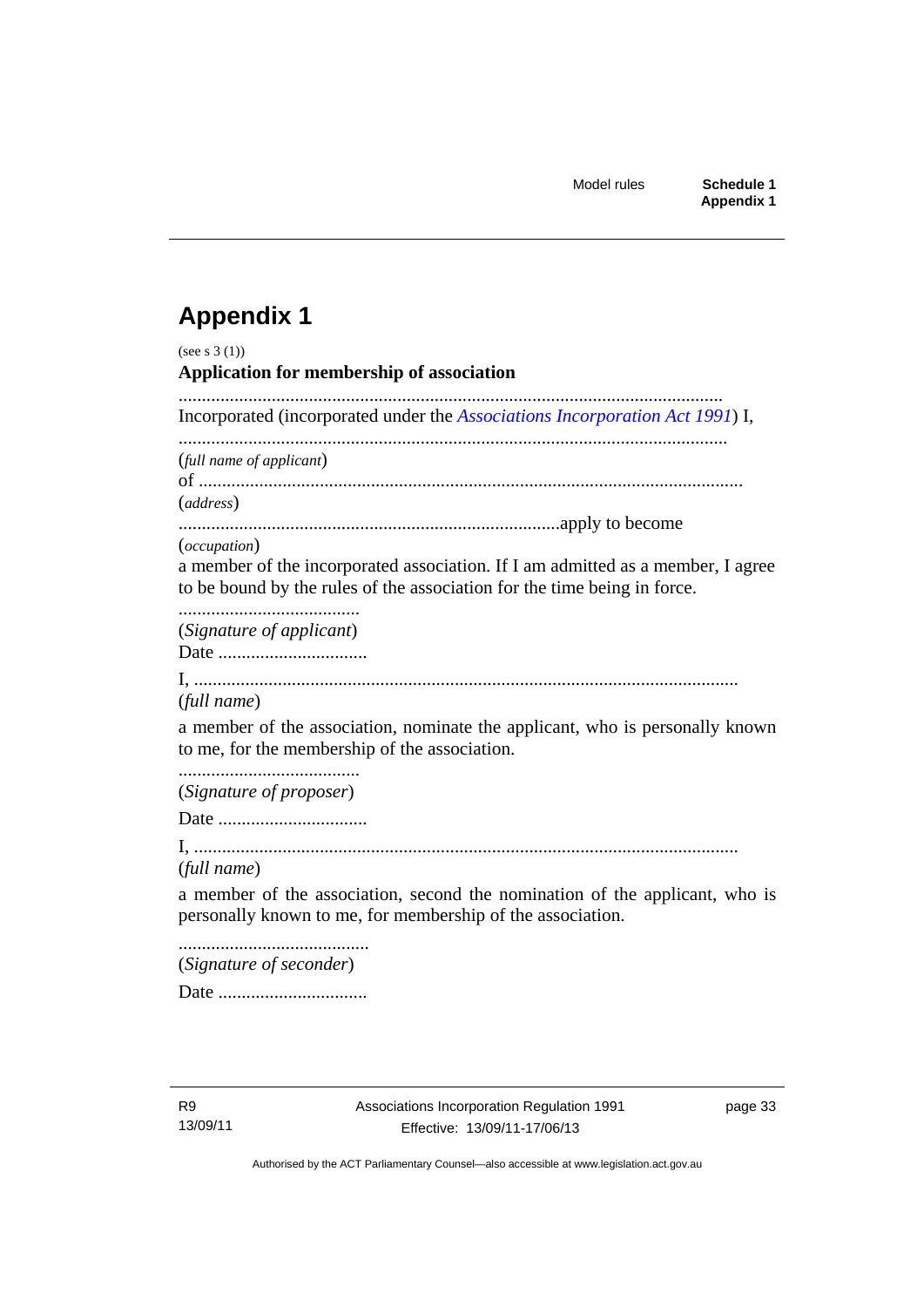**Schedule 1** Model rules **Appendix 2** 

# <span id="page-39-0"></span>**Appendix 2**

| (see s $30(2)$ )                                                        |                                                                                                                                                                                                                        |
|-------------------------------------------------------------------------|------------------------------------------------------------------------------------------------------------------------------------------------------------------------------------------------------------------------|
| Form of appointment of proxy                                            |                                                                                                                                                                                                                        |
|                                                                         |                                                                                                                                                                                                                        |
| (full name)                                                             |                                                                                                                                                                                                                        |
|                                                                         |                                                                                                                                                                                                                        |
| (address)                                                               |                                                                                                                                                                                                                        |
|                                                                         |                                                                                                                                                                                                                        |
| (name of incorporated association)                                      |                                                                                                                                                                                                                        |
| appoint                                                                 |                                                                                                                                                                                                                        |
| (full name of proxy)                                                    |                                                                                                                                                                                                                        |
|                                                                         |                                                                                                                                                                                                                        |
| (address)                                                               |                                                                                                                                                                                                                        |
|                                                                         | a member of that incorporated association, as my proxy to vote for me on my<br>behalf at the general meeting of the association (annual general meeting or<br>other general meeting, as the case may be) to be held on |
| at any adjournment of that meeting.<br>the resolution (insert details). | *My proxy is authorised to vote in favour of/against (delete as appropriate)                                                                                                                                           |
|                                                                         |                                                                                                                                                                                                                        |
| (Signature of member                                                    |                                                                                                                                                                                                                        |
| appointing proxy)                                                       |                                                                                                                                                                                                                        |
| (*To be inserted if desired.)                                           |                                                                                                                                                                                                                        |
| Date                                                                    |                                                                                                                                                                                                                        |
| <b>Note</b>                                                             | A proxy vote may not be given to a person who is not a member of the<br>association.                                                                                                                                   |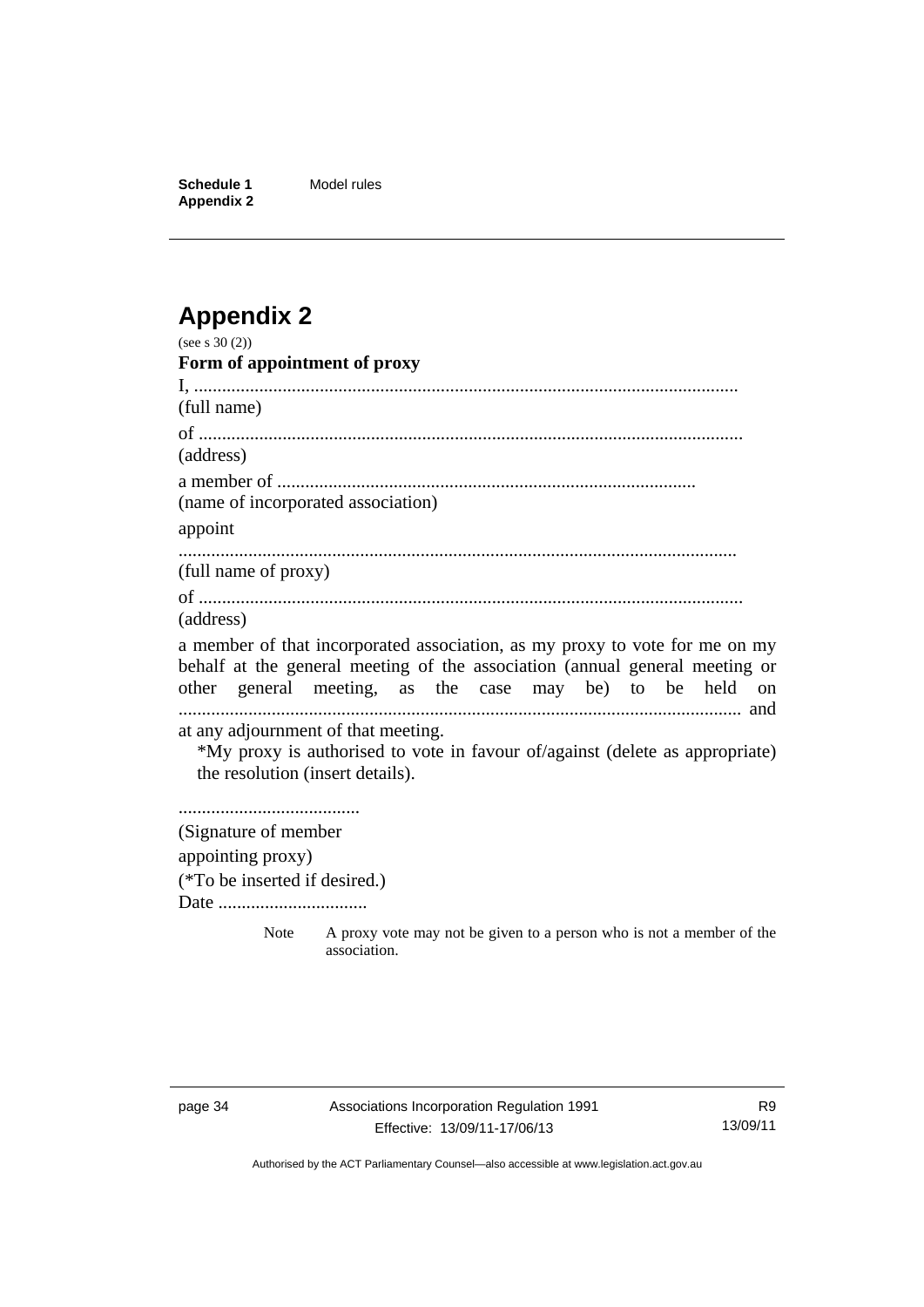### <span id="page-40-0"></span>**Endnotes**

### **1 About the endnotes**

Amending and modifying laws are annotated in the legislation history and the amendment history. Current modifications are not included in the republished law but are set out in the endnotes.

Not all editorial amendments made under the *[Legislation Act 2001](http://www.legislation.act.gov.au/a/2001-14)*, part 11.3 are annotated in the amendment history. Full details of any amendments can be obtained from the Parliamentary Counsel's Office.

Uncommenced amending laws are not included in the republished law. The details of these laws are underlined in the legislation history. Uncommenced expiries are underlined in the legislation history and amendment history.

If all the provisions of the law have been renumbered, a table of renumbered provisions gives details of previous and current numbering.

The endnotes also include a table of earlier republications.

| $A = Act$                                    | $NI =$ Notifiable instrument              |
|----------------------------------------------|-------------------------------------------|
| $AF =$ Approved form                         | $o = order$                               |
| $am = amended$                               | om = omitted/repealed                     |
| $amdt = amendment$                           | $ord = ordinance$                         |
| $AR = Assembly$ resolution                   | $orig = original$                         |
| $ch = chapter$                               | par = paragraph/subparagraph              |
| $CN =$ Commencement notice                   | $pres = present$                          |
| $def = definition$                           | $prev = previous$                         |
| $DI = Disallowable instrument$               | $(\text{prev}) = \text{previously}$       |
| $dict = dictionary$                          | $pt = part$                               |
| disallowed = disallowed by the Legislative   | $r = rule/subrule$                        |
| Assembly                                     | $reloc = relocated$                       |
| $div = division$                             | $remum = renumbered$                      |
| $exp = expires/expired$                      | $R[X]$ = Republication No                 |
| $Gaz = gazette$                              | $RI = reissue$                            |
| $hdg = heading$                              | s = section/subsection                    |
| $IA = Interpretation Act 1967$               | $sch = schedule$                          |
| $ins = inserted/added$                       | $sdiv = subdivision$                      |
| $LA =$ Legislation Act 2001                  | $SL = Subordinate$ law                    |
| $LR =$ legislation register                  | $sub =$ substituted                       |
| $LRA =$ Legislation (Republication) Act 1996 | underlining = whole or part not commenced |
| $mod = modified/modification$                | or to be expired                          |

### <span id="page-40-2"></span>**2 Abbreviation key**

R9 13/09/11 Associations Incorporation Regulation 1991 Effective: 13/09/11-17/06/13

page 35

<span id="page-40-1"></span>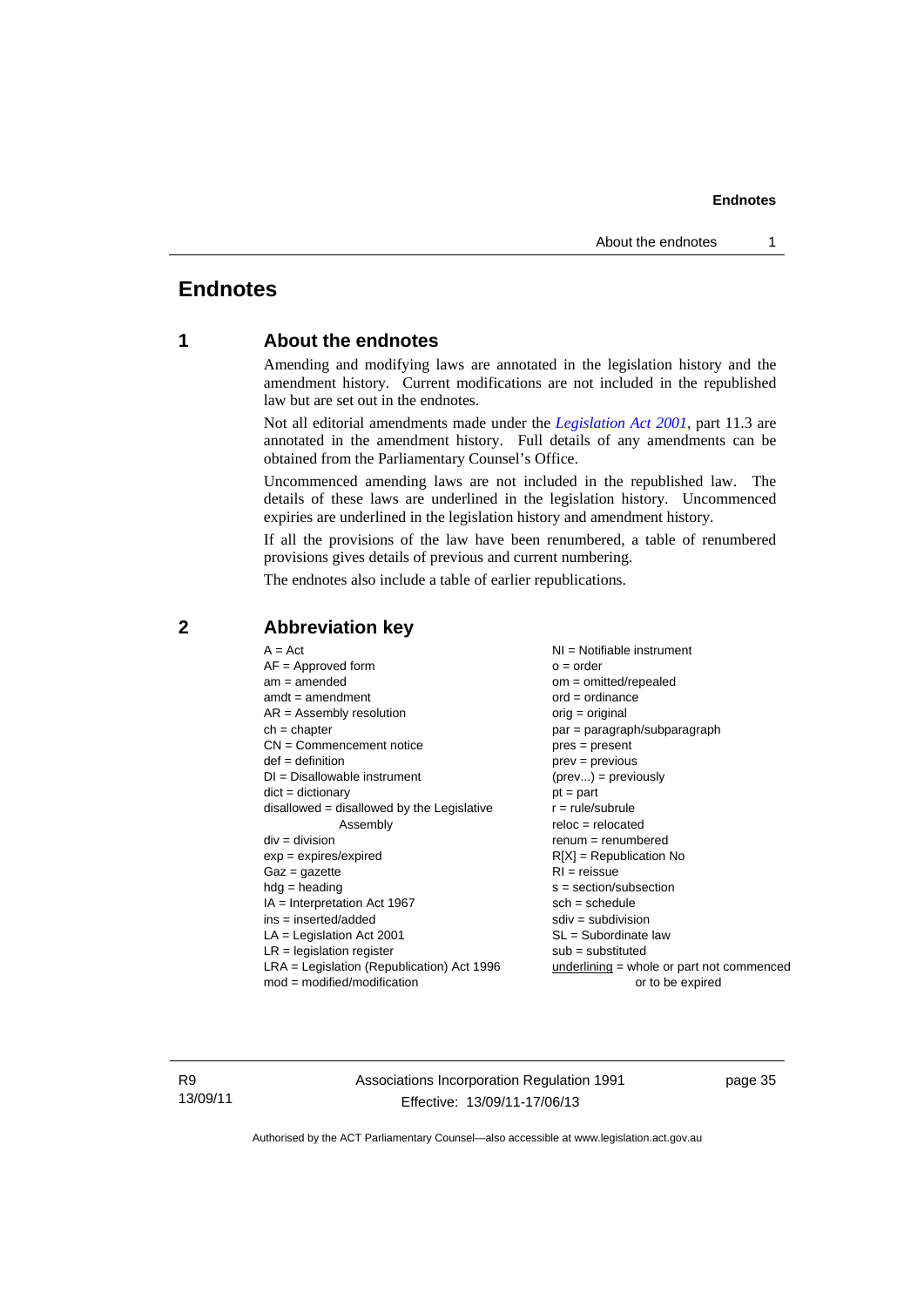| 3 | Legislation history |  |
|---|---------------------|--|
|---|---------------------|--|

#### <span id="page-41-0"></span>**3 Legislation history**

This regulation was originally the *Associations Incorporation Regulation*. It was renamed under the *[Legislation Act 2001](http://www.legislation.act.gov.au/a/2001-14)*.

From 11 May 1989 to 12 September 2001, regulations commenced on their notification day unless otherwise stated (see *[Subordinate Laws Act 1989](http://www.legislation.act.gov.au/a/alt_a1989-24co)* s 6).

### **Associations Incorporations Regulation 1991 SL1991-31**

notified 3 December 1991 ([Gaz 1991 No S140\)](http://www.legislation.act.gov.au/gaz/1991-S140/default.asp) commenced 3 December 1991

as amended by

#### **[Registrar-General \(Consequential Provisions\) Act 1993](http://www.legislation.act.gov.au/a/1993-64) A1993-64 sch 2**

notified 6 September 1993 [\(Gaz 1993 No S172\)](http://www.legislation.act.gov.au/gaz/1993-S172/default.asp) s 1, s 2 commenced 6 September 1993 (s 2 (1)) sch 2 commenced 1 October 1993 (see s 2 (2) and [Gaz 1993](http://www.legislation.act.gov.au/gaz/1993-S207/default.asp)  [No S207\)](http://www.legislation.act.gov.au/gaz/1993-S207/default.asp)

#### **[Legislation \(Consequential Amendments\) Act 2001](http://www.legislation.act.gov.au/a/2001-44) A2001-44 pt 25**

notified 26 July 2001 ([Gaz 2001 No 30\)](http://www.legislation.act.gov.au/gaz/2001-30/default.asp) s 1, s 2 commenced 26 July 2001 (IA s 10B)

pt 25 commenced 12 September 2001 (s 2 and see [Gaz 2001 No S65](http://www.legislation.act.gov.au/gaz/2001-S65/default.asp))

#### **[Legislation Amendment Act 2002](http://www.legislation.act.gov.au/a/2002-11) A2002-11 pt 2.1**

notified LR 23 May 2002 s 1, s 2 commenced 23 May 2002 (LA s 75) pt 2.1 commenced 24 May 2002 (s 2 (1))

### **[Statute Law Amendment Act 2008](http://www.legislation.act.gov.au/a/2008-28) A2008-28 sch 3 pt 3.5**  notified LR 12 August 2008

s 1, s 2 commenced 12 August 2008 (LA s 75 (1)) sch 3 pt 3.5 commenced 26 August 2008 (s 2)

#### **[Associations Incorporation Amendment Act 2009](http://www.legislation.act.gov.au/a/2009-27) A2009-27 s 10**

notified LR 9 September 2009

- s 1, s 2 commenced 9 September 2009 (LA s 75 (1))
- s 10 commenced 10 September 2009 (s 2)

R9 13/09/11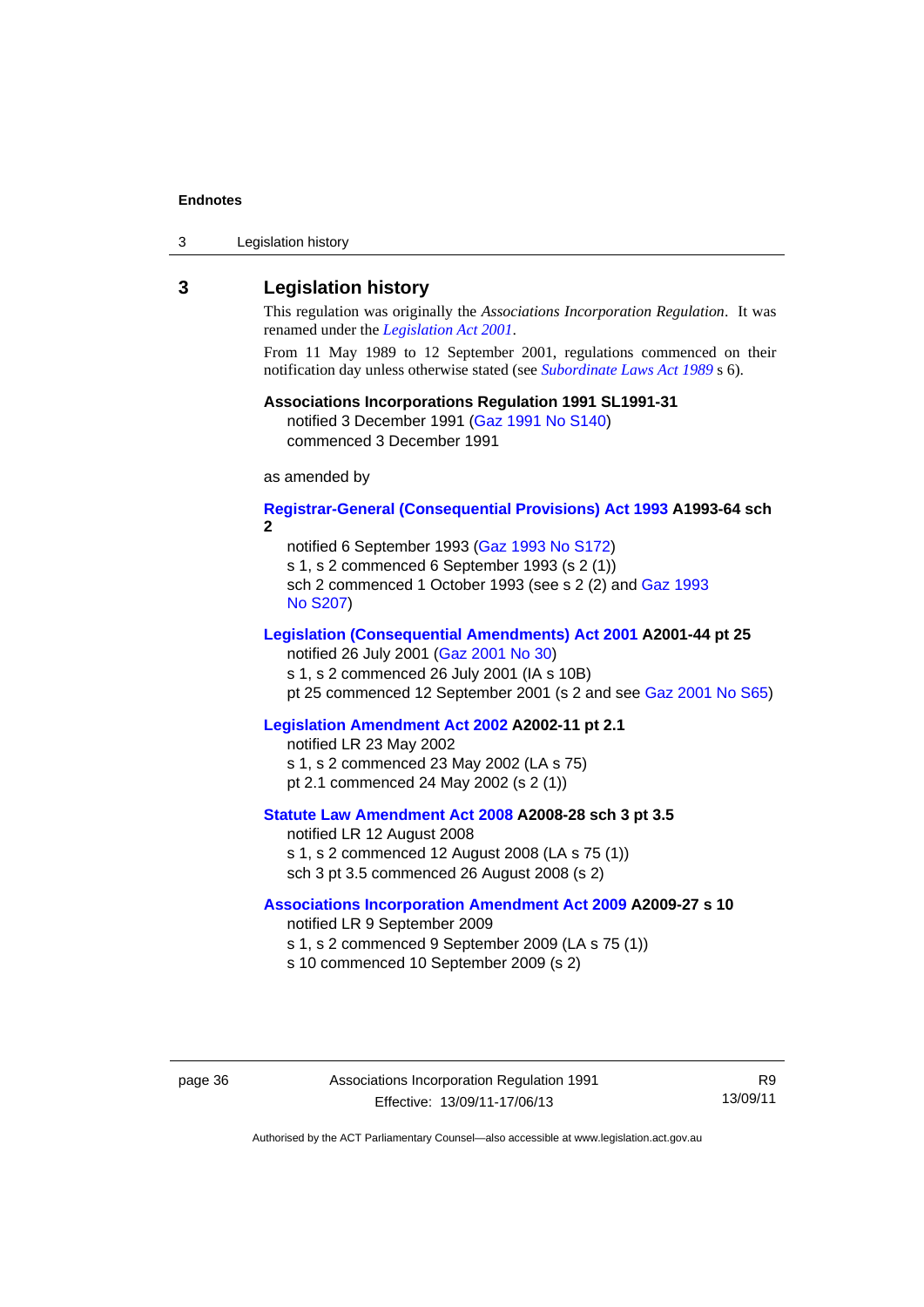#### **[Justice and Community Safety Legislation Amendment Act 2010](http://www.legislation.act.gov.au/a/2010-30)  [\(No 2\)](http://www.legislation.act.gov.au/a/2010-30) A2010-30 sch 1 pt 1.3**

notified LR 31 August 2010

s 1, s 2 commenced 31 August 2010 (LA s 75 (1))

s 3 commenced 1 September 2010 (s 2 (1))

sch 1 pt 1.3 commenced 28 September 2010 (s 2 (2))

### **[Liquor \(Consequential Amendments\) Act 2010](http://www.legislation.act.gov.au/a/2010-43) A2010-43 sch 1 pt 1.1**

notified LR 8 November 2010

s 1, s 2 commenced 8 November 2010 (LA s 75 (1)) sch 1 pt 1.1 commenced 1 December 2010 (s 2 (4) and see Liquor [Act 2010](http://www.legislation.act.gov.au/a/2010-35) A2010-35, s 2 (3) (as am by [A2010-43](http://www.legislation.act.gov.au/a/2010-43) amdt 1.19) and [CN2010-14](http://www.legislation.act.gov.au/cn/2010-14/default.asp))

#### **[Justice and Community Safety Legislation Amendment Act 2011](http://www.legislation.act.gov.au/a/2011-27)**

**[\(No 2\)](http://www.legislation.act.gov.au/a/2011-27) A2011-27 sch 1 pt 1.2** 

notified LR 30 August 2011

s 1, s 2 taken to have commenced 29 July 2008 (LA s 75 (2))

sch 1 pt 1.2 commenced 13 September 2011 (s 2 (1))

R9 13/09/11 Associations Incorporation Regulation 1991 Effective: 13/09/11-17/06/13

page 37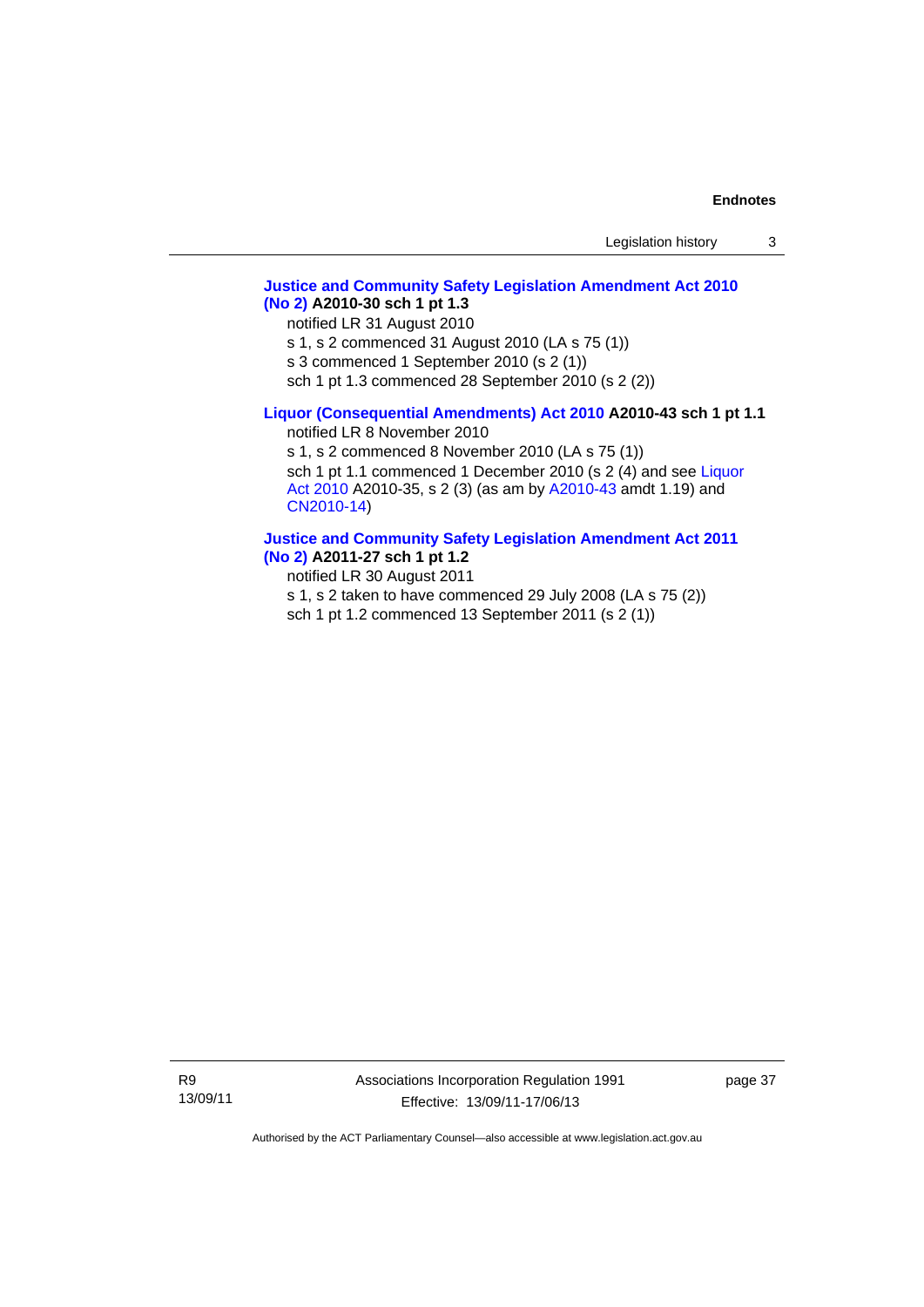4 Amendment history

#### <span id="page-43-0"></span>**4 Amendment history**

```
Name of regulation 
s 1 am R2 LA; R4 LA
Interpretation 
s 2 om A2001-44 amdt 1.294
Particulars required by form 
s 3 am A1993-64 sch 2 
General requirements for documents 
s 4 am A1993-64 sch 2; A2009-27 s 10 
Signatures on documents 
A1993-64 sch 2
Time for lodging documents 
s 7 am A1993-64 sch 2 
Audit of accounts 
s 12 am A2010-43 amdt 1.1
Model rules 
sch 1 hdg (prev sch hdg) renum R2 LA<br>sch 1 am A1993-64 sch 2
                 A1993-64 sch 2
Preliminary 
pt 1.1 hdg (prev pt 1 hdg) renum R2 LA 
Definitions for model rules<br>s 1 hdg sub A200
                A2002-11 amdt 2.1
s 1 am A2002-11 amdt 2.2, amdt 2.3 
Application of Legislation Act 2001 
s 1A ins A2002-11 amdt 2.3 
Membership 
pt 1.2 hdg (prev pt 2 hdg) renum R2 LA 
Committee 
pt 1.3 hdg (prev pt 3 hdg) renum R2 LA 
Vacancies 
s 16 am A2010-30 amdt 1.16; A2011-27 amdt 1.5; pars renum R9 
                 LA 
Voting and decisions 
                A2008-28 amdt 3.30
General meetings 
pt 1.4 hdg (prev pt 4 hdg) renum R2 LA
```
page 38 Associations Incorporation Regulation 1991 Effective: 13/09/11-17/06/13

R9 13/09/11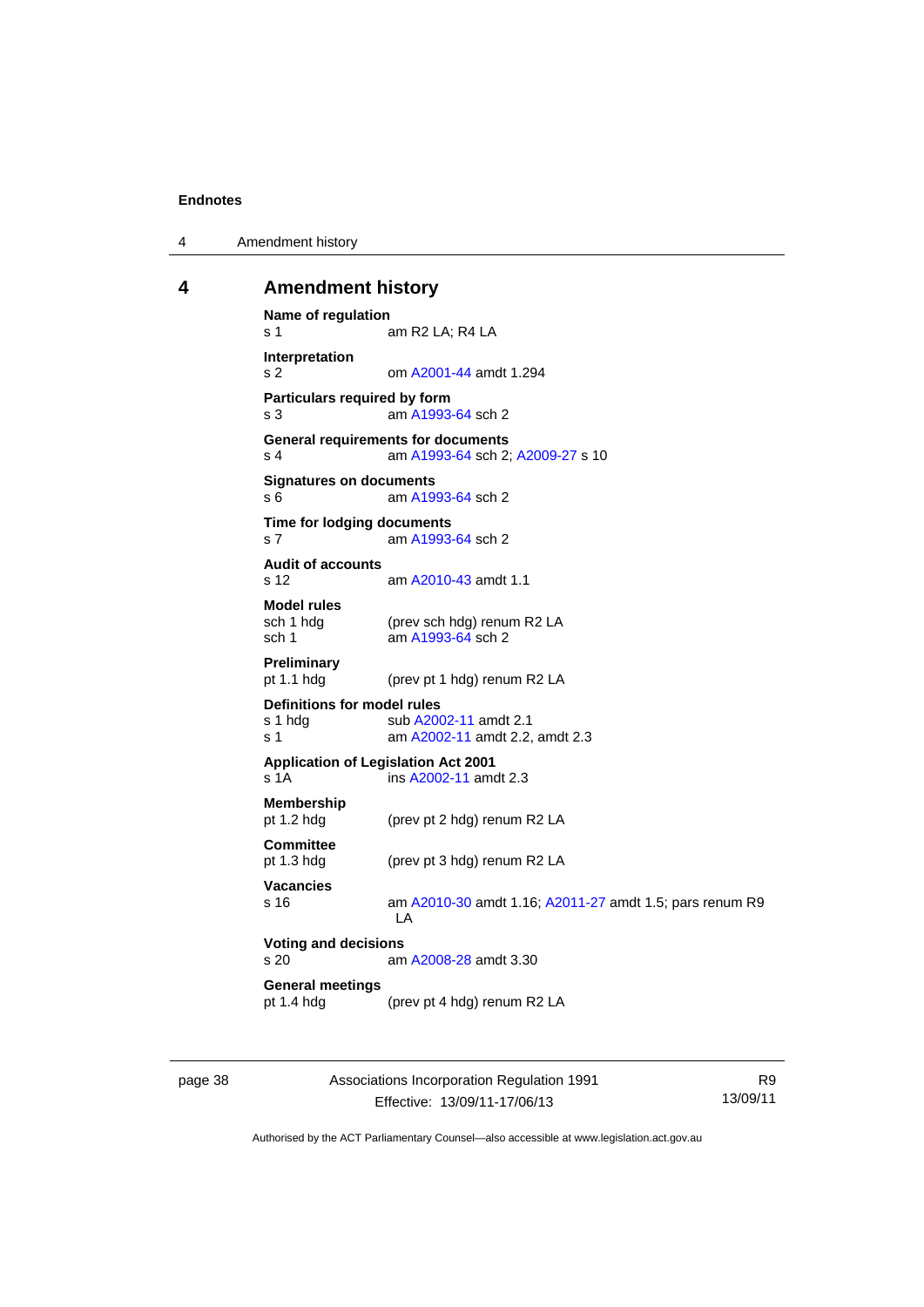Amendment history 4

**Miscellaneous**  (prev pt 5 hdg) renum R2 LA **Service of notice**  sub [A2008-28](http://www.legislation.act.gov.au/a/2008-28) amdt 3.31

R9 13/09/11 Associations Incorporation Regulation 1991 Effective: 13/09/11-17/06/13

page 39